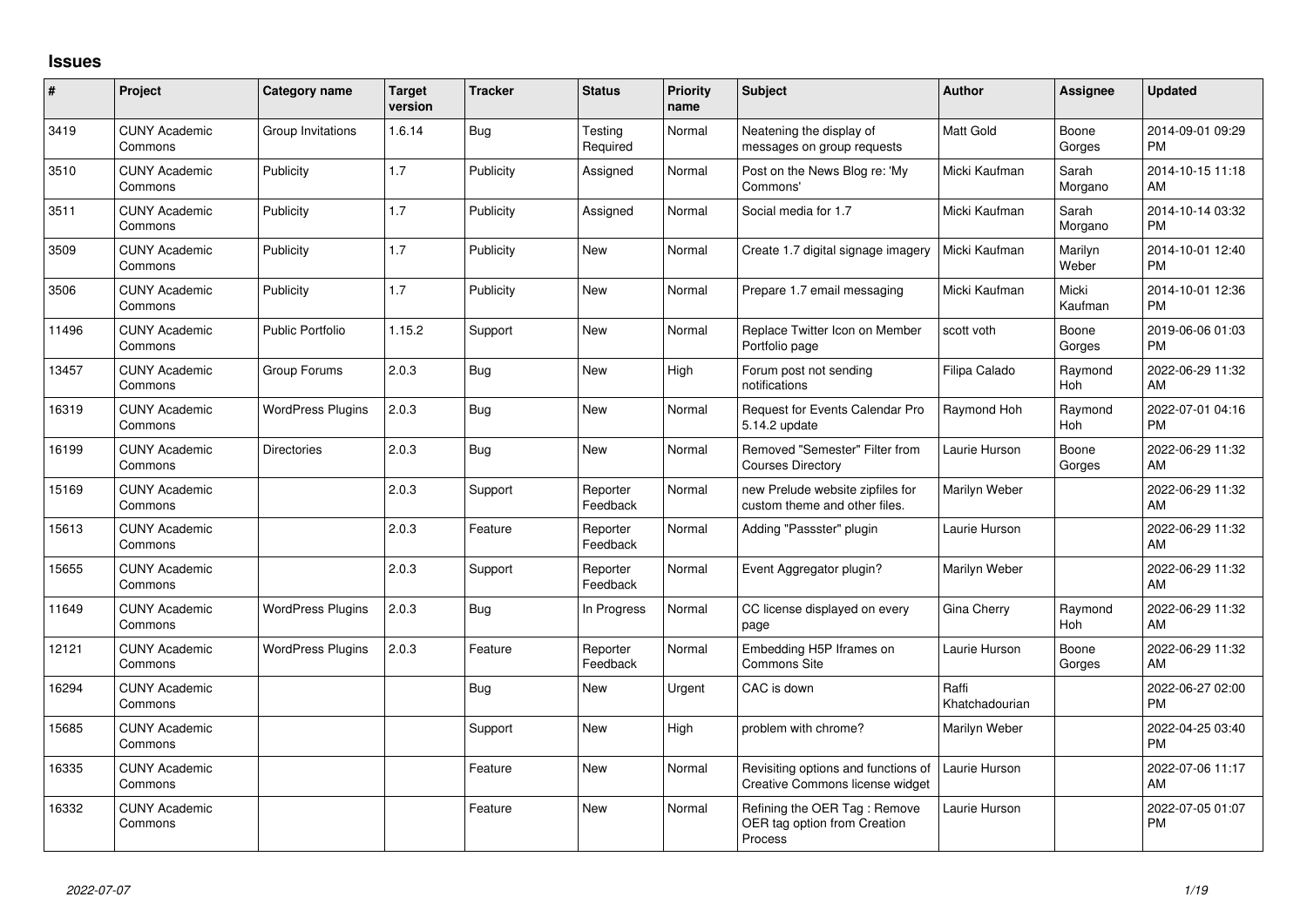| #     | Project                         | <b>Category name</b>     | <b>Target</b><br>version | <b>Tracker</b> | <b>Status</b>        | <b>Priority</b><br>name | <b>Subject</b>                                                                             | Author                  | <b>Assignee</b> | <b>Updated</b>                |
|-------|---------------------------------|--------------------------|--------------------------|----------------|----------------------|-------------------------|--------------------------------------------------------------------------------------------|-------------------------|-----------------|-------------------------------|
| 16318 | <b>CUNY Academic</b><br>Commons |                          |                          | <b>Bug</b>     | New                  | Normal                  | Unable to Access block editor or<br>embed YouTube videos in new<br>pages, in one site only | <b>Syelle Graves</b>    |                 | 2022-07-01 06:53<br><b>PM</b> |
| 16314 | <b>CUNY Academic</b><br>Commons | <b>WordPress Plugins</b> |                          | Feature        | <b>New</b>           | Normal                  | Install Multicollab plug-in?                                                               | Raffi<br>Khatchadourian |                 | 2022-06-29 03:44<br><b>PM</b> |
| 16307 | <b>CUNY Academic</b><br>Commons |                          |                          | <b>Bug</b>     | New                  | Normal                  | Add brief messaging to<br>accept/decline group membership<br>requests                      | <b>Matt Gold</b>        | Boone<br>Gorges | 2022-06-27 06:13<br><b>PM</b> |
| 16290 | <b>CUNY Academic</b><br>Commons |                          |                          | Feature        | Reporter<br>Feedback | Normal                  | Add Table Of Contents Block<br>plug-in                                                     | Raffi<br>Khatchadourian |                 | 2022-06-24 10:26<br>AM        |
| 16255 | <b>CUNY Academic</b><br>Commons | WordPress (misc)         |                          | <b>Bug</b>     | New                  | Normal                  | Need to define 'MULTISITE'<br>constant in wp-config.php                                    | Raymond Hoh             |                 | 2022-06-19 09:31<br>AM        |
| 16245 | <b>CUNY Academic</b><br>Commons | WordPress (misc)         |                          | Bug            | Reporter<br>Feedback | Normal                  | Save Button missing on<br>WordPress Profile page                                           | scott voth              | Raymond<br>Hoh  | 2022-06-16 03:09<br><b>PM</b> |
| 16177 | <b>CUNY Academic</b><br>Commons | Reply By Email           |                          | <b>Bug</b>     | New                  | Normal                  | Switch to Inbound mode for RBE                                                             | Raymond Hoh             | Raymond<br>Hoh  | 2022-05-30 04:32<br><b>PM</b> |
| 16110 | <b>CUNY Academic</b><br>Commons |                          |                          | Support        | Reporter<br>Feedback | Normal                  | remove Creative Commons<br>license from pages?                                             | Marilyn Weber           | Raymond<br>Hoh  | 2022-05-17 06:11<br><b>PM</b> |
| 16099 | <b>CUNY Academic</b><br>Commons |                          |                          | Support        | Reporter<br>Feedback | Normal                  | request for Newsletter Glue                                                                | Marilyn Weber           |                 | 2022-05-13 12:14<br><b>PM</b> |
| 15767 | <b>CUNY Academic</b><br>Commons | WordPress (misc)         |                          | Support        | New                  | Normal                  | Site loading slowly                                                                        | scott voth              | Boone<br>Gorges | 2022-04-04 08:56<br><b>PM</b> |
| 15757 | <b>CUNY Academic</b><br>Commons |                          |                          | Bug            | New                  | Normal                  | Members # do not match                                                                     | Laurie Hurson           |                 | 2022-03-30 04:52<br><b>PM</b> |
| 15565 | <b>CUNY Academic</b><br>Commons |                          |                          | Support        | New                  | Normal                  | Events - send updates to an email<br>listserv                                              | Marilyn Weber           |                 | 2022-03-10 01:06<br><b>PM</b> |
| 15516 | <b>CUNY Academic</b><br>Commons | <b>WordPress Plugins</b> |                          | Bug            | Reporter<br>Feedback | Normal                  | Can't publish or save draft of post<br>on wordpress.com                                    | Raffi<br>Khatchadourian | Raymond<br>Hoh  | 2022-03-02 05:52<br><b>PM</b> |
| 15370 | <b>CUNY Academic</b><br>Commons |                          |                          | Support        | Reporter<br>Feedback | Normal                  | All-in-One Event Calendar?                                                                 | Marilyn Weber           |                 | 2022-02-17 11:03<br>AM        |
| 15260 | <b>CUNY Academic</b><br>Commons |                          |                          | Support        | Reporter<br>Feedback | Normal                  | Diacritical markings   European<br>Stages                                                  | Marilyn Weber           |                 | 2022-02-04 08:16<br>AM        |
| 15045 | <b>CUNY Academic</b><br>Commons |                          |                          | Support        | New                  | Normal                  | no result for KCeL in the search<br>box on the commons                                     | Marilyn Weber           |                 | 2021-12-10 11:29<br>AM        |
| 14908 | <b>CUNY Academic</b><br>Commons | Performance              |                          | Bug            | New                  | Normal                  | Stale object cache on cdev                                                                 | Raymond Hoh             | Boone<br>Gorges | 2021-12-07 09:45<br>AM        |
| 14940 | <b>CUNY Academic</b><br>Commons |                          |                          | <b>Bug</b>     | New                  | Normal                  | Discrepancy between Commons<br>profile "sites" and actual # of sites                       | Laurie Hurson           |                 | 2021-11-08 11:09<br>AM        |
| 14936 | <b>CUNY Academic</b><br>Commons |                          |                          | <b>Bug</b>     | New                  | Normal                  | Commons websites blocked by<br>SPS campus network                                          | Laurie Hurson           |                 | 2021-11-03 03:57<br><b>PM</b> |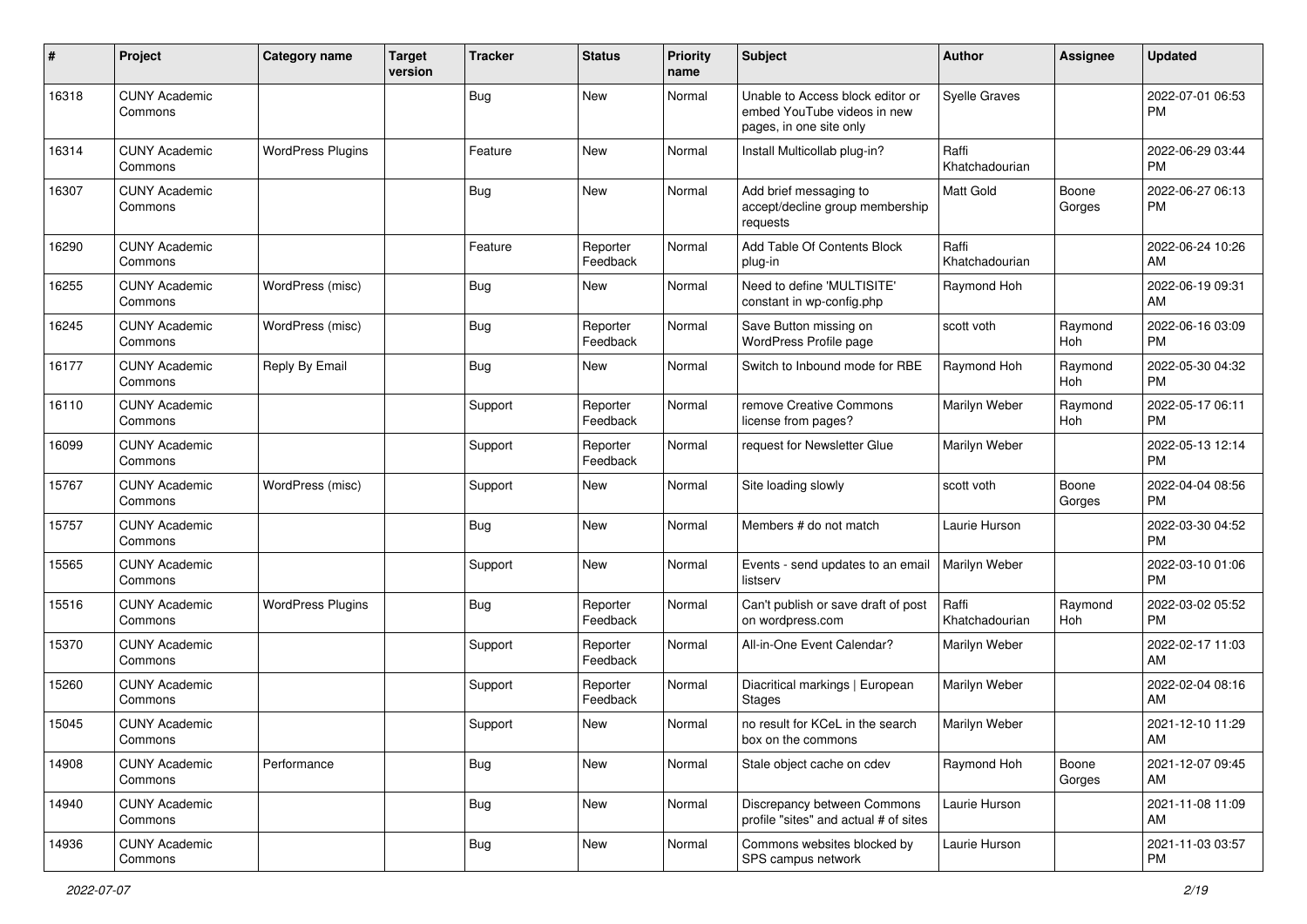| ∦     | Project                                                                 | <b>Category name</b>           | <b>Target</b><br>version | <b>Tracker</b> | <b>Status</b>        | <b>Priority</b><br>name | <b>Subject</b>                                                            | <b>Author</b>           | <b>Assignee</b>          | <b>Updated</b>                |
|-------|-------------------------------------------------------------------------|--------------------------------|--------------------------|----------------|----------------------|-------------------------|---------------------------------------------------------------------------|-------------------------|--------------------------|-------------------------------|
| 14792 | <b>CUNY Academic</b><br>Commons                                         |                                |                          | <b>Bug</b>     | New                  | Normal                  | Inconsistent email notifications<br>from gravity forms                    | Raffi<br>Khatchadourian |                          | 2021-10-04 01:50<br><b>PM</b> |
| 14784 | <b>CUNY Academic</b><br>Commons                                         |                                |                          | Support        | Reporter<br>Feedback | Normal                  | User report of logo problem when<br>using Customizer theme                | Marilyn Weber           |                          | 2021-09-17 10:25<br>AM        |
| 11968 | JustPublics@365<br>MediaCamp                                            |                                |                          | Feature        | <b>New</b>           | Normal                  | Nanoscience Retractable Display<br>Unit                                   | Donald Cherry           | <b>Bonnie</b><br>Eissner | 2021-02-19 08:50<br>AM        |
| 12062 | AD/O365 Transition<br>from NonMatric to<br><b>Matriculated Students</b> |                                |                          | Feature        | In Progress          | Normal                  | create solution and console project                                       | <b>Emilio Rodriguez</b> | Emilio<br>Rodriguez      | 2019-11-12 03:56<br><b>PM</b> |
| 8992  | NYCDH Community<br>Site                                                 |                                |                          | Bug            | Assigned             | Normal                  | Multiple RBE error reports                                                | <b>Matt Gold</b>        | Raymond<br>Hoh           | 2017-12-11 05:43<br><b>PM</b> |
| 2571  | <b>NYCDH Community</b><br>Site                                          |                                |                          | Feature        | Assigned             | Normal                  | Add Google custom search box to<br>homepage                               | <b>Mark Newton</b>      | Raymond<br>Hoh           | 2013-05-18 07:49<br><b>PM</b> |
| 2574  | NYCDH Community<br>Site                                                 |                                |                          | Feature        | Assigned             | Normal                  | Add Way to Upload Files to<br>Groups                                      | Mark Newton             | Raymond<br>Hoh           | 2013-05-18 07:46<br><b>PM</b> |
| 2573  | NYCDH Community<br>Site                                                 |                                |                          | Feature        | Reporter<br>Feedback | Normal                  | Add dh_nyc twitter list feed to site                                      | <b>Mark Newton</b>      | Matt Gold                | 2013-05-16 11:42<br><b>PM</b> |
| 2618  | NYCDH Community<br>Site                                                 |                                |                          | Bug            | Assigned             | Low                     | Mark blogs as spam when created<br>by users marked as spam                | Matt Gold               | Boone<br>Gorges          | 2013-06-09 11:38<br><b>PM</b> |
| 2576  | <b>NYCDH Community</b><br>Site                                          |                                |                          | <b>Bug</b>     | Hold                 | Low                     | <b>Test Next Button in Javascript</b><br><b>Tutorial Under Activities</b> | Mark Newton             | Alex Gil                 | 2013-05-18 02:55<br><b>PM</b> |
| 2577  | NYCDH Community<br>Site                                                 |                                |                          | Feature        | Assigned             | Low                     | Investigate Potential to Add Links<br>to the Forum                        | <b>Mark Newton</b>      | Alex Gil                 | 2013-05-16 09:40<br><b>PM</b> |
| 13891 | <b>CUNY Academic</b><br>Commons                                         | Internal Tools and<br>Workflow | 2.1.0                    | Feature        | <b>New</b>           | Normal                  | Migrate automated linting to<br>GitHub Actions                            | Boone Gorges            | Jeremy Felt              | 2022-06-29 11:13<br>AM        |
| 10439 | <b>CUNY Academic</b><br>Commons                                         | Design                         | 2.1.0                    | Design/UX      | <b>New</b>           | Normal                  | <b>Create Style Guide for Commons</b>                                     | Sonja Leix              | Sara Cannon              | 2022-06-28 01:43<br>PM        |
| 13946 | <b>CUNY Academic</b><br>Commons                                         | <b>WordPress Plugins</b>       | 2.1.0                    | Support        | Assigned             | Normal                  | <b>Custom Embed handler For</b><br>OneDrive files                         | scott voth              | Raymond<br>Hoh           | 2022-05-26 10:46<br>AM        |
| 15194 | <b>CUNY Academic</b><br>Commons                                         | Internal Tools and<br>Workflow | 2.1.0                    | Feature        | <b>New</b>           | Normal                  | PHPCS sniff for un-restored<br>switch_to_blog() calls                     | <b>Boone Gorges</b>     | Jeremy Felt              | 2022-05-26 10:45<br>AM        |
| 15883 | <b>CUNY Academic</b><br>Commons                                         |                                | 2.1.0                    | Feature        | <b>New</b>           | Normal                  | Release BPGES update                                                      | <b>Boone Gorges</b>     | Boone<br>Gorges          | 2022-05-26 10:39<br>AM        |
| 5691  | <b>CUNY Academic</b><br>Commons                                         | <b>Blogs (BuddyPress)</b>      | Future<br>release        | Bug            | Assigned             | High                    | Differing numbers on Sites display                                        | Matt Gold               | Raymond<br>Hoh           | 2016-06-13 01:37<br><b>PM</b> |
| 370   | <b>CUNY Academic</b><br>Commons                                         | Registration                   | Future<br>release        | Feature        | Assigned             | High                    | <b>Guest Accounts</b>                                                     | Matt Gold               | Matt Gold                | 2015-04-09 09:33<br><b>PM</b> |
| 10580 | <b>CUNY Academic</b><br>Commons                                         | Information<br>Architecture    | Future<br>release        | Design/UX      | <b>New</b>           | Normal                  | Primary nav item review                                                   | Boone Gorges            | Sara Cannon              | 2022-06-28 01:29<br><b>PM</b> |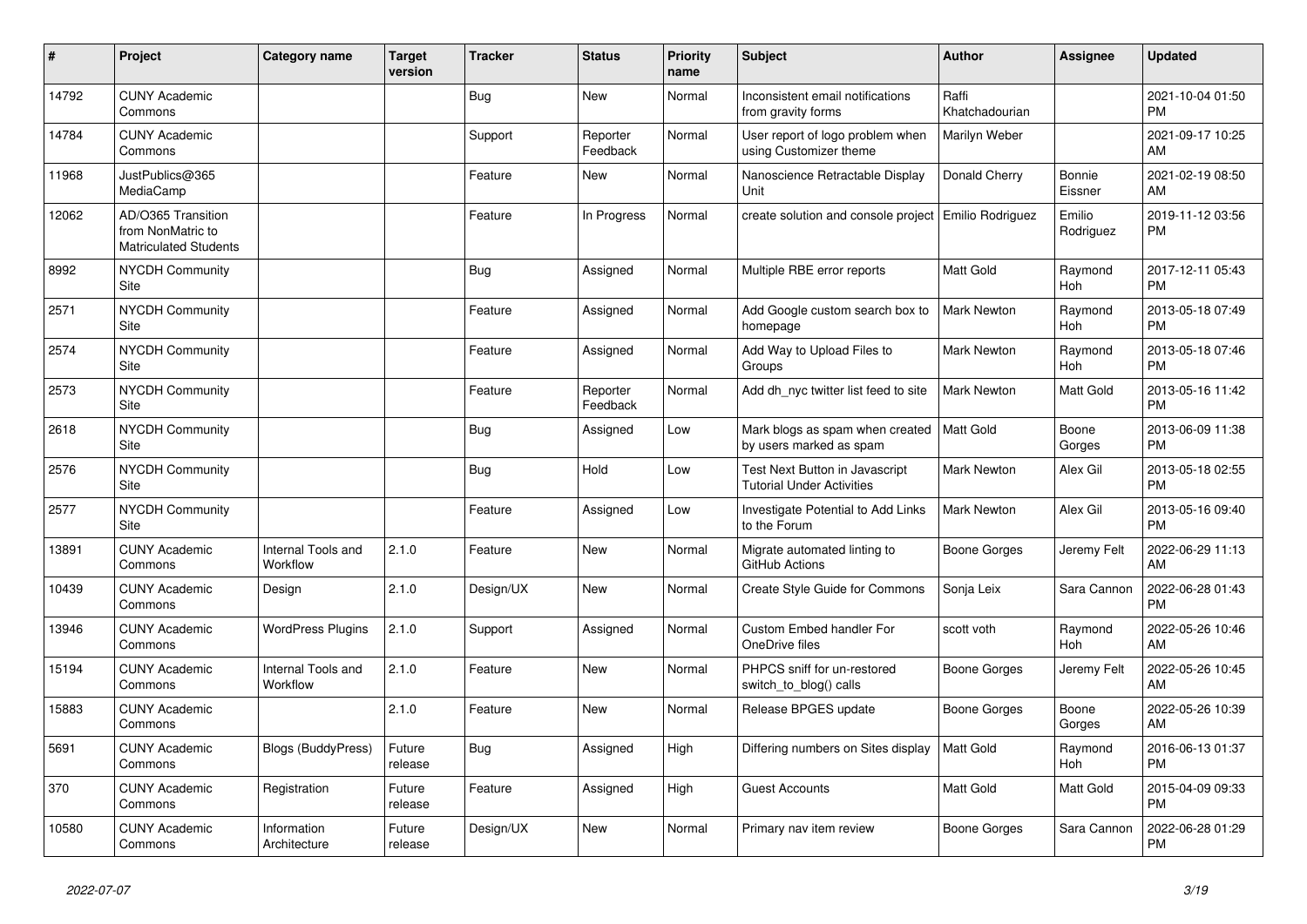| #     | <b>Project</b>                  | <b>Category name</b>       | <b>Target</b><br>version | <b>Tracker</b> | <b>Status</b> | <b>Priority</b><br>name | <b>Subject</b>                                                                             | Author              | Assignee          | <b>Updated</b>                |
|-------|---------------------------------|----------------------------|--------------------------|----------------|---------------|-------------------------|--------------------------------------------------------------------------------------------|---------------------|-------------------|-------------------------------|
| 15604 | <b>CUNY Academic</b><br>Commons | <b>Email Notifications</b> | Future<br>release        | Feature        | Assigned      | Normal                  | <b>Restructure Commons Group</b><br>Digest Email Messages                                  | <b>Matt Gold</b>    | Boone<br>Gorges   | 2022-05-26 10:45<br>AM        |
| 16092 | <b>CUNY Academic</b><br>Commons |                            | Future<br>release        | Feature        | Hold          | Normal                  | Don't show main site in Site<br>search results                                             | Boone Gorges        | Boone<br>Gorges   | 2022-05-17 03:12<br><b>PM</b> |
| 14787 | <b>CUNY Academic</b><br>Commons | <b>Plugin Packages</b>     | Future<br>release        | Feature        | New           | Normal                  | Creating a "Design" plugin<br>package                                                      | Laurie Hurson       | scott voth        | 2022-04-27 04:56<br><b>PM</b> |
| 10380 | <b>CUNY Academic</b><br>Commons | WordPress (misc)           | Future<br>release        | Feature        | In Progress   | Normal                  | Remove blacklisted plugins                                                                 | Boone Gorges        |                   | 2022-04-26 12:00<br><b>PM</b> |
| 11843 | <b>CUNY Academic</b><br>Commons | WordPress (misc)           | Future<br>release        | Design/UX      | New           | Normal                  | Tweaking the Gutenberg Editor<br>Interface                                                 | Laurie Hurson       |                   | 2022-04-26 12:00<br><b>PM</b> |
| 11243 | <b>CUNY Academic</b><br>Commons | BuddyPress (misc)          | Future<br>release        | Bug            | New           | Normal                  | Audit bp-custom.php                                                                        | Raymond Hoh         | Raymond<br>Hoh    | 2022-04-26 11:59<br>AM        |
| 8835  | <b>CUNY Academic</b><br>Commons | <b>Blogs (BuddyPress)</b>  | Future<br>release        | Feature        | <b>New</b>    | Normal                  | Extend cuny is shortlinks to sites                                                         | <b>Luke Waltzer</b> | Boone<br>Gorges   | 2022-04-26 11:59<br>AM        |
| 8900  | <b>CUNY Academic</b><br>Commons | Accessibility              | Future<br>release        | Feature        | Assigned      | Normal                  | Look into tools to enforce<br>accessibility in WP environment                              | <b>Matt Gold</b>    | Boone<br>Gorges   | 2022-04-26 11:59<br>AM        |
| 8901  | <b>CUNY Academic</b><br>Commons | Accessibility              | Future<br>release        | Feature        | Assigned      | Normal                  | Theme analysis for accessibility                                                           | <b>Matt Gold</b>    | Boone<br>Gorges   | 2022-04-26 11:59<br>AM        |
| 14184 | <b>CUNY Academic</b><br>Commons | <b>Public Portfolio</b>    | Future<br>release        | Feature        | <b>New</b>    | Normal                  | Centralized mechanism for storing<br>Campus affiliations                                   | <b>Boone Gorges</b> | Boone<br>Gorges   | 2022-01-04 11:35<br>AM        |
| 14987 | <b>CUNY Academic</b><br>Commons | <b>WordPress Plugins</b>   | Future<br>release        | Bug            | <b>New</b>    | Normal                  | Elementor update causes<br>database freeze-up                                              | Boone Gorges        | Boone<br>Gorges   | 2021-11-29 12:02<br><b>PM</b> |
| 10226 | <b>CUNY Academic</b><br>Commons | Courses                    | Future<br>release        | Feature        | New           | Normal                  | Add "My Courses" to drop down<br>list                                                      | scott voth          | Boone<br>Gorges   | 2021-11-19 12:42<br><b>PM</b> |
| 13835 | <b>CUNY Academic</b><br>Commons | WordPress (misc)           | Future<br>release        | Feature        | New           | Normal                  | Allow OneSearch widget to have<br>'CUNY' as campus                                         | <b>Boone Gorges</b> | Boone<br>Gorges   | 2021-11-19 12:39<br><b>PM</b> |
| 13331 | <b>CUNY Academic</b><br>Commons | Site cloning               | Future<br>release        | Bug            | <b>New</b>    | Normal                  | Combine Site Template and Clone<br>operations                                              | <b>Boone Gorges</b> | Jeremy Felt       | 2021-11-19 12:39<br><b>PM</b> |
| 13650 | <b>CUNY Academic</b><br>Commons | Group Library              | Future<br>release        | Feature        | New           | Normal                  | Forum Attachments in Group<br>Library                                                      | Laurie Hurson       |                   | 2021-11-19 12:30<br><b>PM</b> |
| 14309 | <b>CUNY Academic</b><br>Commons | Group Library              | Future<br>release        | Feature        | <b>New</b>    | Normal                  | Better handling of<br>bp group document file download<br>attempts when file is not present | <b>Boone Gorges</b> | Boone<br>Gorges   | 2021-11-19 12:28<br><b>PM</b> |
| 13199 | <b>CUNY Academic</b><br>Commons | Group Forums               | Future<br>release        | Feature        | <b>New</b>    | Normal                  | Favoring Groups over bbPress<br>plugin                                                     | Colin McDonald      | Colin<br>McDonald | 2021-11-19 12:28<br><b>PM</b> |
| 13358 | <b>CUNY Academic</b><br>Commons | Group Forums               | Future<br>release        | Feature        | <b>New</b>    | Normal                  | Improved UI for group forum<br>threading settings                                          | Boone Gorges        | Raymond<br>Hoh    | 2021-11-19 12:27<br><b>PM</b> |
| 12042 | <b>CUNY Academic</b><br>Commons | <b>Email Notifications</b> | Future<br>release        | Feature        | <b>New</b>    | Normal                  | Improved error logging for BPGES<br>send queue                                             | <b>Boone Gorges</b> | Boone<br>Gorges   | 2021-11-19 12:25<br><b>PM</b> |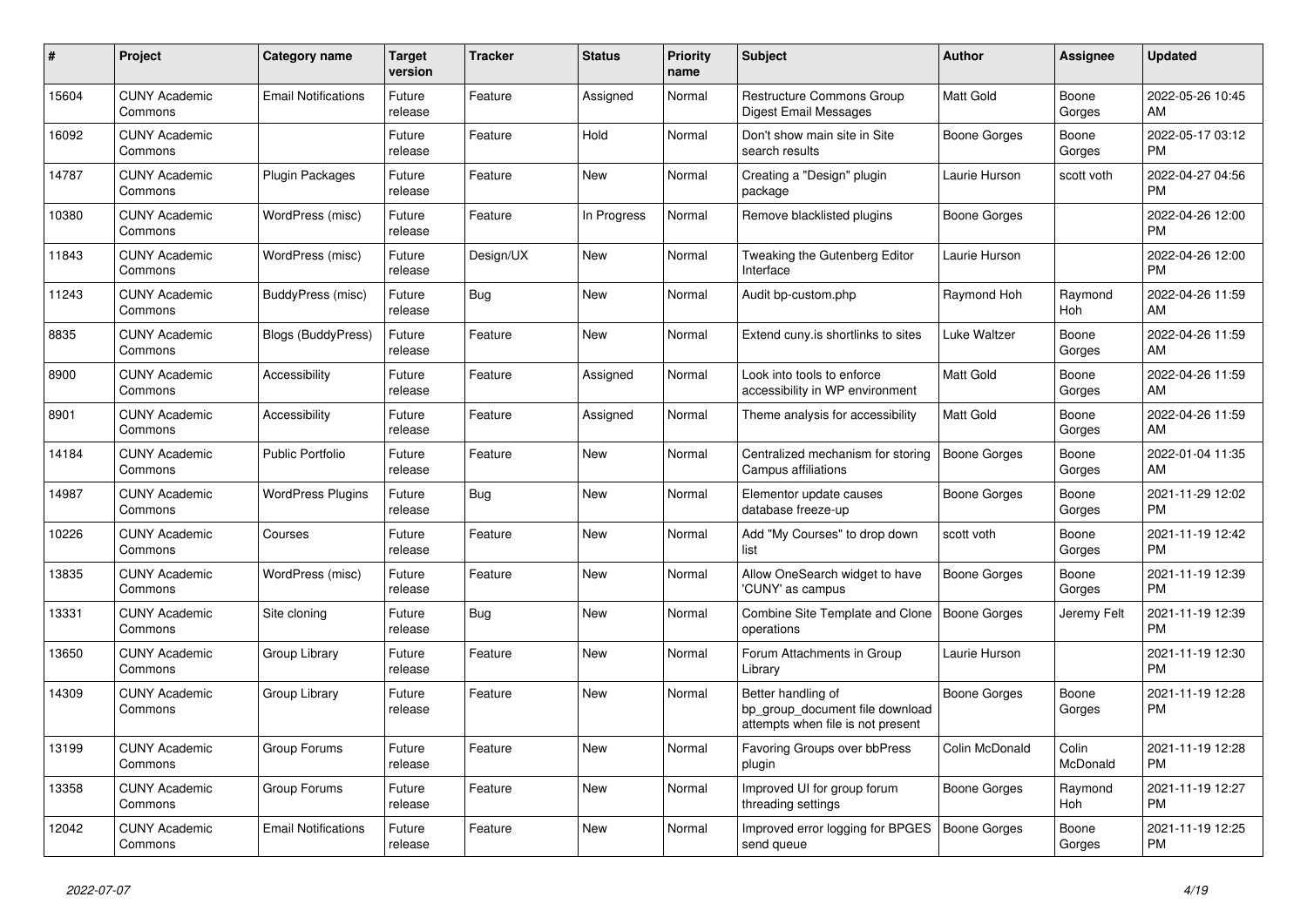| #     | <b>Project</b>                  | <b>Category name</b>      | <b>Target</b><br>version | <b>Tracker</b> | <b>Status</b>        | <b>Priority</b><br>name | <b>Subject</b>                                                                      | <b>Author</b>       | Assignee            | <b>Updated</b>                |
|-------|---------------------------------|---------------------------|--------------------------|----------------|----------------------|-------------------------|-------------------------------------------------------------------------------------|---------------------|---------------------|-------------------------------|
| 14496 | <b>CUNY Academic</b><br>Commons | Domain Mapping            | Future<br>release        | Bug            | <b>New</b>           | Normal                  | Mapped domain SSO uses<br>third-party cookies                                       | Raymond Hoh         | Raymond<br>Hoh      | 2021-05-24 04:03<br><b>PM</b> |
| 14113 | <b>CUNY Academic</b><br>Commons | WordPress (misc)          | Future<br>release        | Bug            | Hold                 | Normal                  | Block Editor Not Working on this<br>page - Json error                               | scott voth          | Boone<br>Gorges     | 2021-03-05 11:01<br>AM        |
| 7115  | <b>CUNY Academic</b><br>Commons | Groups (misc)             | Future<br>release        | Feature        | Reporter<br>Feedback | Normal                  | make licensing info clear during<br>group creation                                  | <b>Matt Gold</b>    | Raymond<br>Hoh      | 2020-12-08 11:32<br>AM        |
| 13466 | <b>CUNY Academic</b><br>Commons | Cavalcade                 | Future<br>release        | Feature        | <b>New</b>           | Normal                  | Automated cleanup for duplicate<br>Cavalcade tasks                                  | Boone Gorges        | Boone<br>Gorges     | 2020-10-13 05:24<br><b>PM</b> |
| 13370 | <b>CUNY Academic</b><br>Commons | Group Library             | Future<br>release        | Feature        | New                  | Normal                  | Library bulk deletion and folder<br>editing                                         | Colin McDonald      | Boone<br>Gorges     | 2020-10-13 10:41<br>AM        |
| 3002  | <b>CUNY Academic</b><br>Commons | Search                    | Future<br>release        | Feature        | Assigned             | Normal                  | Overhaul CAC search by using<br>external search appliance                           | Boone Gorges        | Boone<br>Gorges     | 2020-07-15 03:05<br><b>PM</b> |
| 13048 | <b>CUNY Academic</b><br>Commons | Shortcodes and<br>embeds  | Future<br>release        | Feature        | <b>New</b>           | Normal                  | Jupyter Notebooks support                                                           | <b>Boone Gorges</b> |                     | 2020-07-14 11:46<br>AM        |
| 10354 | <b>CUNY Academic</b><br>Commons | <b>Public Portfolio</b>   | Future<br>release        | Feature        | <b>New</b>           | Normal                  | Opt out of Having a Profile Page                                                    | scott voth          | Chris Stein         | 2020-05-12 10:43<br>AM        |
| 5581  | <b>CUNY Academic</b><br>Commons | Analytics                 | Future<br>release        | Feature        | Assigned             | Normal                  | <b>Explore alternatives to Google</b><br>Analytics                                  | Matt Gold           | Valerie<br>Townsend | 2020-04-17 03:12<br><b>PM</b> |
| 12573 | <b>CUNY Academic</b><br>Commons | <b>WordPress Plugins</b>  | Future<br>release        | Bug            | New                  | Normal                  | <b>CommentPress Core Issues</b>                                                     | scott voth          |                     | 2020-03-24 04:32<br><b>PM</b> |
| 12446 | <b>CUNY Academic</b><br>Commons | Groups (misc)             | Future<br>release        | Feature        | Reporter<br>Feedback | Normal                  | Toggle default site to group forum<br>posting                                       | Laurie Hurson       | Laurie Hurson       | 2020-03-10 11:57<br>AM        |
| 12091 | <b>CUNY Academic</b><br>Commons | <b>Group Files</b>        | Future<br>release        | Feature        | New                  | Normal                  | Improved pre-upload file validation<br>for bp-group-documents                       | Boone Gorges        | Boone<br>Gorges     | 2019-11-14 01:21<br><b>PM</b> |
| 11945 | <b>CUNY Academic</b><br>Commons | Reckoning                 | Future<br>release        | Feature        | Reporter<br>Feedback | Normal                  | Add Comments bubble to<br>Reckoning views                                           | <b>Boone Gorges</b> | Boone<br>Gorges     | 2019-11-12 05:14<br><b>PM</b> |
| 8836  | <b>CUNY Academic</b><br>Commons | <b>Blogs (BuddyPress)</b> | Future<br>release        | Feature        | Assigned             | Normal                  | Redesign site launch process                                                        | <b>Matt Gold</b>    | Boone<br>Gorges     | 2019-10-03 02:49<br><b>PM</b> |
| 11789 | <b>CUNY Academic</b><br>Commons | Courses                   | Future<br>release        | Feature        | New                  | Normal                  | Ability to remove item from<br>Courses list                                         | Laurie Hurson       | Sonja Leix          | 2019-09-24 12:28<br><b>PM</b> |
| 11860 | <b>CUNY Academic</b><br>Commons | Registration              | Future<br>release        | Feature        | <b>New</b>           | Normal                  | <b>Ensure Students Are Aware They</b><br>Can Use Aliases At Registration            | scott voth          |                     | 2019-09-24 08:46<br>AM        |
| 11788 | <b>CUNY Academic</b><br>Commons | <b>WordPress Plugins</b>  | Future<br>release        | Support        | Reporter<br>Feedback | Normal                  | Plugin Request - Browse Aloud                                                       | scott voth          |                     | 2019-09-24 08:42<br>AM        |
| 11834 | <b>CUNY Academic</b><br>Commons | <b>Group Files</b>        | Future<br>release        | Feature        | <b>New</b>           | Normal                  | Improved tools for managing<br>group file folders                                   | <b>Boone Gorges</b> | Sonja Leix          | 2019-09-06 03:55<br><b>PM</b> |
| 11531 | <b>CUNY Academic</b><br>Commons | Events                    | Future<br>release        | Feature        | <b>New</b>           | Normal                  | Main Events calendar should<br>include non-public events that user<br>has access to | scott voth          | Boone<br>Gorges     | 2019-06-11 10:00<br>AM        |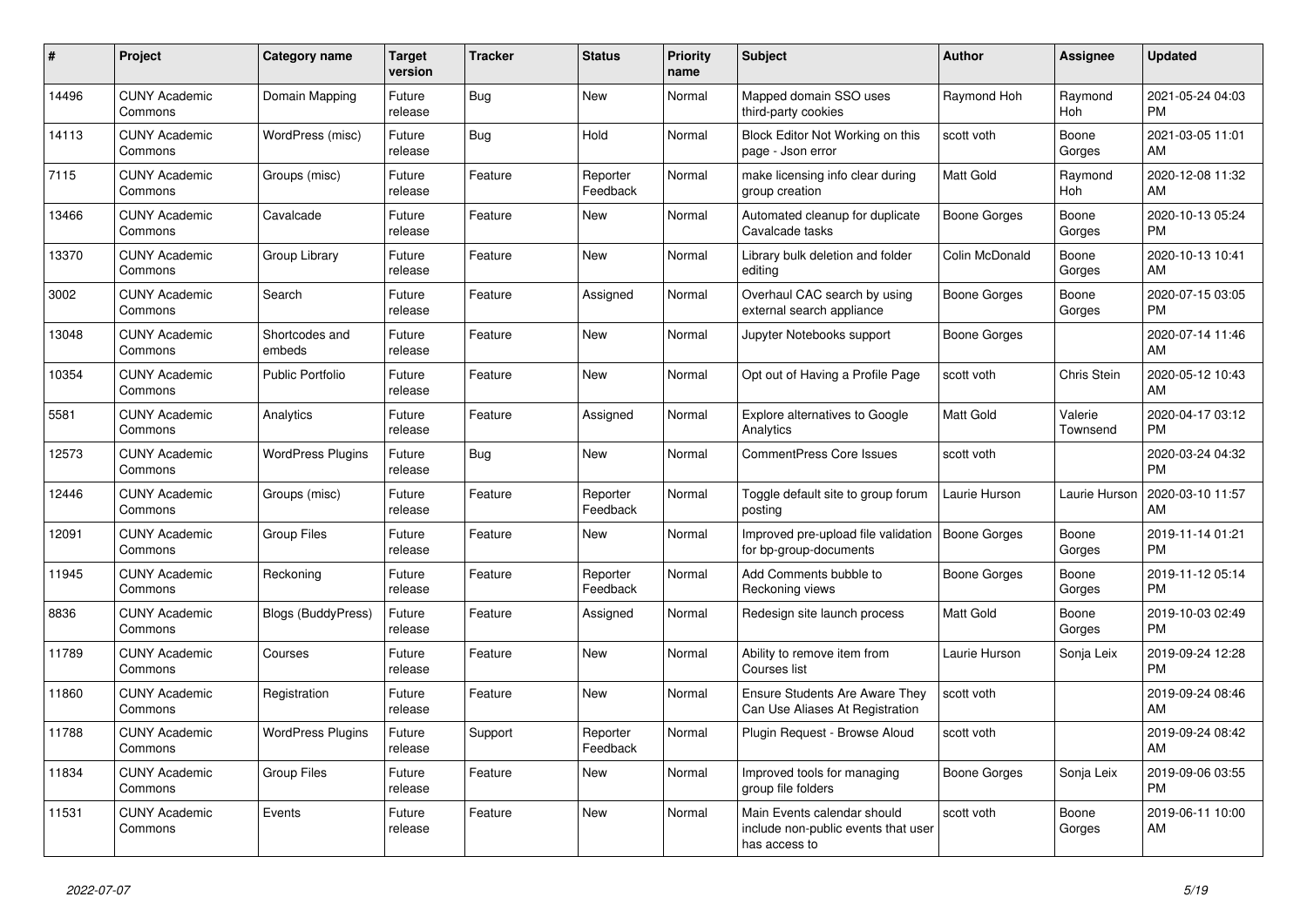| #     | Project                         | <b>Category name</b>       | <b>Target</b><br>version | <b>Tracker</b> | <b>Status</b>        | Priority<br>name | <b>Subject</b>                                                                                               | <b>Author</b>       | <b>Assignee</b>     | <b>Updated</b>                |
|-------|---------------------------------|----------------------------|--------------------------|----------------|----------------------|------------------|--------------------------------------------------------------------------------------------------------------|---------------------|---------------------|-------------------------------|
| 11392 | <b>CUNY Academic</b><br>Commons |                            | Future<br>release        | Bug            | <b>New</b>           | Normal           | Migrate users away from<br><b>StatPress</b>                                                                  | Boone Gorges        |                     | 2019-04-23 03:53<br><b>PM</b> |
| 1544  | <b>CUNY Academic</b><br>Commons | Groups (misc)              | Future<br>release        | Feature        | Reporter<br>Feedback | Normal           | Group Filtering and Sorting                                                                                  | <b>Matt Gold</b>    | <b>Chris Stein</b>  | 2019-03-01 02:25<br><b>PM</b> |
| 4635  | <b>CUNY Academic</b><br>Commons | Authentication             | Future<br>release        | Feature        | New                  | Normal           | Allow non-WP authentication                                                                                  | Boone Gorges        | Sonja Leix          | 2019-03-01 02:05<br><b>PM</b> |
| 9720  | <b>CUNY Academic</b><br>Commons | Authentication             | Future<br>release        | Feature        | <b>New</b>           | Normal           | The Commons should be an oAuth<br>provider                                                                   | <b>Boone Gorges</b> |                     | 2019-03-01 02:04<br><b>PM</b> |
| 11131 | <b>CUNY Academic</b><br>Commons |                            | Future<br>release        | Feature        | Reporter<br>Feedback | Normal           | <b>Image Annotation Plugins</b>                                                                              | Laurie Hurson       |                     | 2019-02-26 11:33<br>AM        |
| 11024 | <b>CUNY Academic</b><br>Commons | WordPress (misc)           | Future<br>release        | Bug            | New                  | Normal           | Subsites should not show "you<br>should update your .htaccess<br>now" notice after permalink setting<br>save | <b>Boone Gorges</b> |                     | 2019-01-28 01:35<br><b>PM</b> |
| 10659 | <b>CUNY Academic</b><br>Commons | Group Forums               | Future<br>release        | Feature        | Assigned             | Normal           | Post to multiple groups via email                                                                            | <b>Matt Gold</b>    | Raymond<br>Hoh      | 2018-11-15 12:54<br>AM        |
| 9926  | <b>CUNY Academic</b><br>Commons | <b>WordPress Plugins</b>   | Future<br>release        | Bug            | New                  | Normal           | twitter-mentions-as-comments<br>cron jobs can run long                                                       | Boone Gorges        | Boone<br>Gorges     | 2018-10-24 12:34<br><b>PM</b> |
| 9028  | <b>CUNY Academic</b><br>Commons | Onboarding                 | Future<br>release        | Feature        | Assigned             | Normal           | suggest groups to new members<br>during the registration process                                             | <b>Matt Gold</b>    | Chris Stein         | 2018-10-24 12:34<br><b>PM</b> |
| 9289  | <b>CUNY Academic</b><br>Commons | <b>WordPress Plugins</b>   | Future<br>release        | Bug            | Reporter<br>Feedback | Normal           | Email Users Plugin                                                                                           | Laurie Hurson       | Boone<br>Gorges     | 2018-10-24 12:34<br>PM        |
| 5992  | <b>CUNY Academic</b><br>Commons | <b>Email Notifications</b> | Future<br>release        | Feature        | New                  | Normal           | Changing the From line of<br>autogenerated blog emails                                                       | Marilyn Weber       |                     | 2018-09-27 05:19<br><b>PM</b> |
| 10368 | <b>CUNY Academic</b><br>Commons |                            | Future<br>release        | Feature        | Assigned             | Normal           | Use ORCID data to populate<br>academic profile page                                                          | Stephen Francoeur   | Boone<br>Gorges     | 2018-09-25 01:53<br><b>PM</b> |
| 9947  | <b>CUNY Academic</b><br>Commons | <b>WordPress Plugins</b>   | Future<br>release        | Feature        | Reporter<br>Feedback | Normal           | Install H5P quiz plugin                                                                                      | <b>Matt Gold</b>    | Boone<br>Gorges     | 2018-09-11 11:01<br>AM        |
| 9895  | <b>CUNY Academic</b><br>Commons | Onboarding                 | Future<br>release        | Feature        | Assigned             | Normal           | Add "Accept Invitation"<br>link/button/function to Group<br>and/or Site invitation emails?                   | <b>Luke Waltzer</b> | Boone<br>Gorges     | 2018-06-07 12:42<br><b>PM</b> |
| 9835  | <b>CUNY Academic</b><br>Commons | Group Forums               | Future<br>release        | Bug            | Assigned             | Normal           | add a "like" function?                                                                                       | Marilyn Weber       | <b>Erik Trainer</b> | 2018-06-05 01:49<br><b>PM</b> |
| 3768  | <b>CUNY Academic</b><br>Commons | Public Portfolio           | Future<br>release        | Feature        | Assigned             | Normal           | Institutions/Past positions on<br>public portfolios                                                          | Matt Gold           | Boone<br>Gorges     | 2018-04-23 10:44<br>AM        |
| 7981  | <b>CUNY Academic</b><br>Commons | Social Paper               | Future<br>release        | Bug            | New                  | Normal           | Social Paper comments should not Luke Waltzer<br>go to spam                                                  |                     | Boone<br>Gorges     | 2018-04-16 03:52<br><b>PM</b> |
| 7663  | <b>CUNY Academic</b><br>Commons | Social Paper               | Future<br>release        | Bug            | New                  | Normal           | Social Paper notifications not<br>formatted correctly on secondary<br>sites                                  | Boone Gorges        | Boone<br>Gorges     | 2018-04-16 03:52<br>PM        |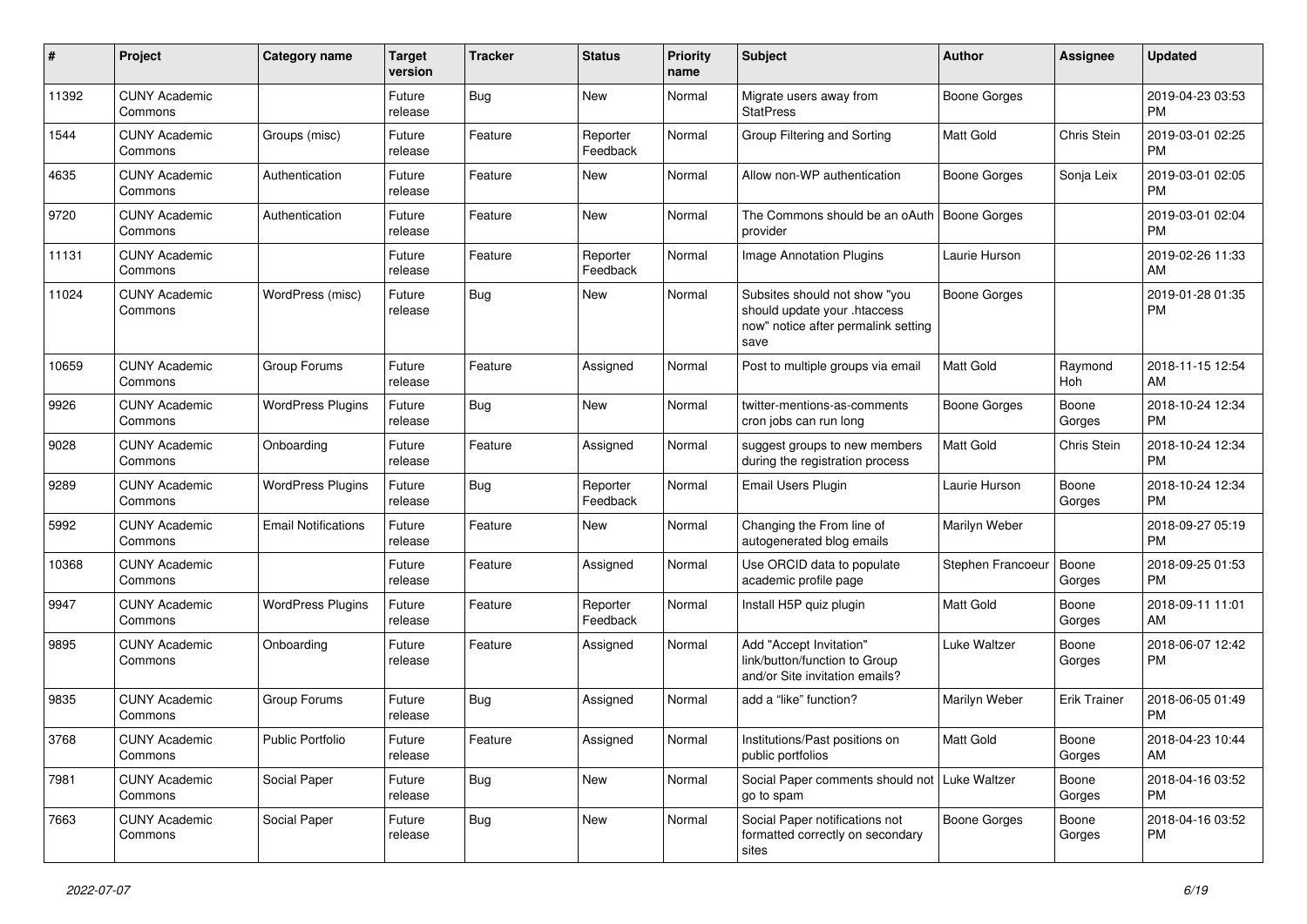| #    | Project                         | <b>Category name</b>     | <b>Target</b><br>version | <b>Tracker</b> | <b>Status</b>        | <b>Priority</b><br>name | <b>Subject</b>                                                                            | <b>Author</b>           | <b>Assignee</b>    | <b>Updated</b>                |
|------|---------------------------------|--------------------------|--------------------------|----------------|----------------------|-------------------------|-------------------------------------------------------------------------------------------|-------------------------|--------------------|-------------------------------|
| 9207 | <b>CUNY Academic</b><br>Commons |                          | Future<br>release        | Support        | Reporter<br>Feedback | Normal                  | display dashboards made in<br>Tableau?                                                    | Marilyn Weber           | Boone<br>Gorges    | 2018-04-10 10:42<br>AM        |
| 7022 | <b>CUNY Academic</b><br>Commons | Announcements            | Future<br>release        | <b>Bug</b>     | New                  | Normal                  | Sitewide announcements should<br>be displayed on, and dismissable<br>from, mapped domains | <b>Boone Gorges</b>     | Boone<br>Gorges    | 2018-03-22 10:18<br>AM        |
| 9211 | <b>CUNY Academic</b><br>Commons | <b>WordPress Plugins</b> | Future<br>release        | Support        | Reporter<br>Feedback | Normal                  | Auto-Role Setting in Forum Plugin<br><b>Causing Some Confusion</b>                        | Luke Waltzer            | Boone<br>Gorges    | 2018-03-13 11:44<br>AM        |
| 3580 | <b>CUNY Academic</b><br>Commons | Group Blogs              | Future<br>release        | Feature        | New                  | Normal                  | Multiple blogs per group                                                                  | <b>Boone Gorges</b>     | Boone<br>Gorges    | 2018-02-20 02:02<br><b>PM</b> |
| 8756 | <b>CUNY Academic</b><br>Commons | Group Blogs              | Future<br>release        | Feature        | Hold                 | Normal                  | Connect multiple blogs to one<br>group?                                                   | Matt Gold               | Boone<br>Gorges    | 2017-09-30 10:42<br>AM        |
| 8211 | <b>CUNY Academic</b><br>Commons | <b>WordPress Themes</b>  | Future<br>release        | Feature        | New                  | Normal                  | Theme Suggestions: Material<br>Design-Inspired Themes                                     | Margaret Galvan         | Margaret<br>Galvan | 2017-08-07 02:48<br><b>PM</b> |
| 8078 | <b>CUNY Academic</b><br>Commons | <b>WordPress Plugins</b> | Future<br>release        | System Upgrade | Assigned             | Normal                  | <b>CommentPress Updates</b>                                                               | Margaret Galvan         | Christian<br>Wach  | 2017-05-08 03:49<br><b>PM</b> |
| 4481 | <b>CUNY Academic</b><br>Commons | Events                   | Future<br>release        | Feature        | New                  | Normal                  | Group admins/mods should have<br>the ability to unlink an event from<br>the group         | Boone Gorges            | Boone<br>Gorges    | 2017-04-24 03:53<br><b>PM</b> |
| 7624 | <b>CUNY Academic</b><br>Commons | BuddyPress (misc)        | Future<br>release        | Design/UX      | New                  | Normal                  | <b>BP Notifications</b>                                                                   | Luke Waltzer            | Paige Dupont       | 2017-02-08 10:43<br><b>PM</b> |
| 5316 | <b>CUNY Academic</b><br>Commons | <b>User Experience</b>   | Future<br>release        | Feature        | Assigned             | Normal                  | Prompt user email address<br>updates                                                      | <b>Matt Gold</b>        | Stephen Real       | 2016-12-21 03:30<br><b>PM</b> |
| 4980 | <b>CUNY Academic</b><br>Commons | Home Page                | Future<br>release        | Feature        | Assigned             | Normal                  | CAC Featured Content -- Adding<br>Randomization                                           | <b>Matt Gold</b>        | Boone<br>Gorges    | 2016-12-12 03:01<br><b>PM</b> |
| 6755 | <b>CUNY Academic</b><br>Commons | WordPress (misc)         | Future<br>release        | Bug            | New                  | Normal                  | Cannot Deactivate Plugin                                                                  | Laura Kane              |                    | 2016-11-16 01:12<br><b>PM</b> |
| 6426 | <b>CUNY Academic</b><br>Commons | Spam/Spam<br>Prevention  | Future<br>release        | Feature        | Assigned             | Normal                  | Force captcha on all comments?                                                            | Matt Gold               | Tahir Butt         | 2016-10-24 02:06<br><b>PM</b> |
| 3090 | <b>CUNY Academic</b><br>Commons | Twitter page             | Future<br>release        | Feature        | Assigned             | Normal                  | Prevent Retweets from showing<br>up on Commons twitter page                               | <b>Matt Gold</b>        | <b>Tahir Butt</b>  | 2016-10-24 11:31<br>AM        |
| 5199 | <b>CUNY Academic</b><br>Commons | Social Paper             | Future<br>release        | Feature        | New                  | Normal                  | add tables to the SP editor                                                               | Marilyn Weber           |                    | 2016-10-24 11:27<br>AM        |
| 5234 | <b>CUNY Academic</b><br>Commons | Membership               | Future<br>release        | Feature        | Assigned             | Normal                  | Write Unconfirmed patch for WP                                                            | <b>Boone Gorges</b>     | Boone<br>Gorges    | 2016-10-24 11:18<br>AM        |
| 5826 | <b>CUNY Academic</b><br>Commons | <b>WordPress Plugins</b> | Future<br>release        | Support        | Reporter<br>Feedback | Normal                  | <b>Remove Subscription Options</b><br>plugin from directory                               | Sarah Morgano           | Sarah<br>Morgano   | 2016-10-21 04:14<br>PM        |
| 6332 | <b>CUNY Academic</b><br>Commons | WordPress (misc)         | Future<br>release        | Feature        | New                  | Normal                  | Allow uploaded files to be marked<br>as private in an ad hoc way                          | Boone Gorges            |                    | 2016-10-17 11:41<br><b>PM</b> |
| 5182 | <b>CUNY Academic</b><br>Commons | Social Paper             | Future<br>release        | Design/UX      | New                  | Normal                  | "Publishing" a private paper on<br>social paper?                                          | Raffi<br>Khatchadourian | Boone<br>Gorges    | 2016-10-13 04:12<br><b>PM</b> |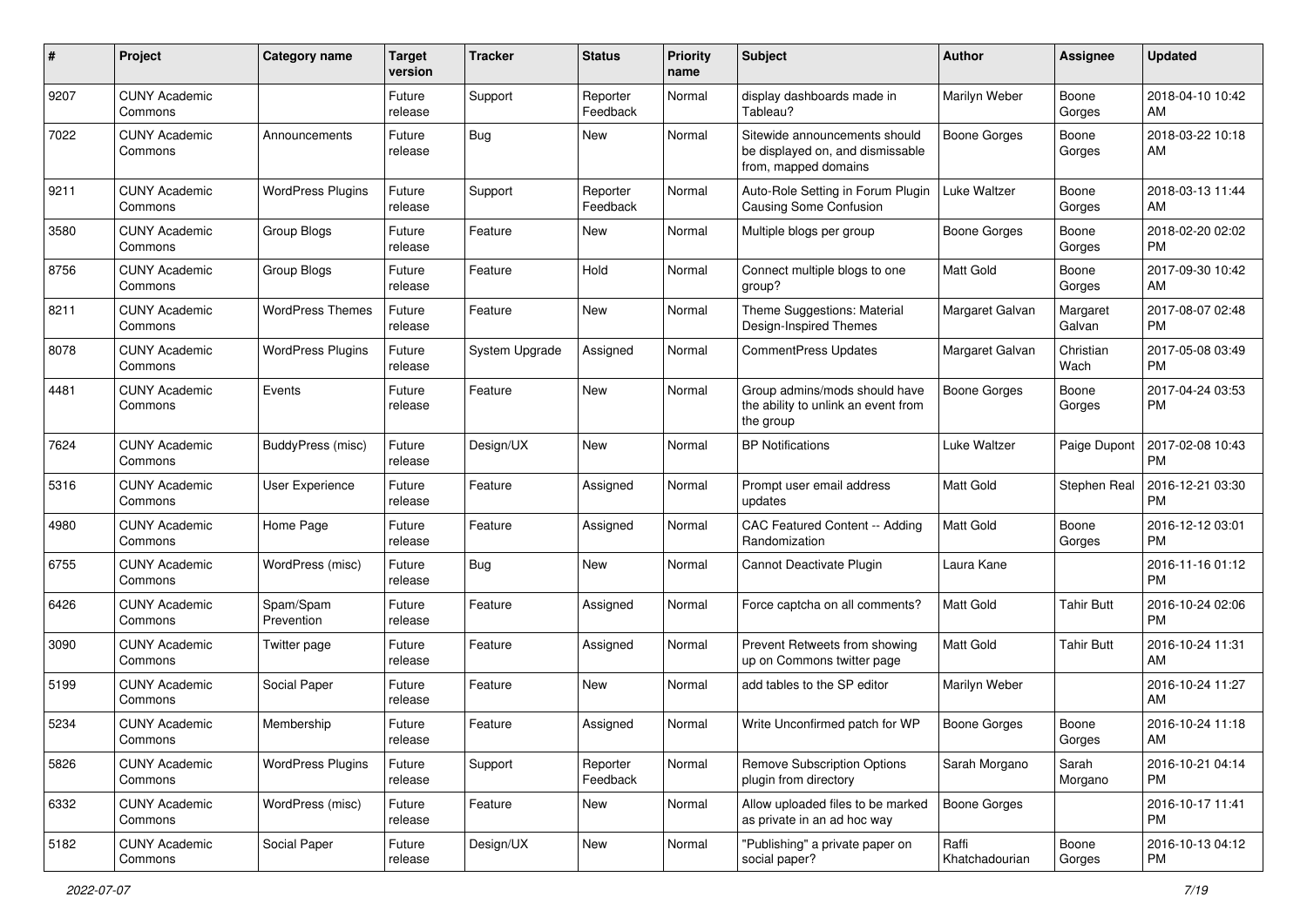| $\#$ | Project                         | <b>Category name</b>    | <b>Target</b><br>version | <b>Tracker</b> | <b>Status</b>        | <b>Priority</b><br>name | <b>Subject</b>                                                      | <b>Author</b>           | <b>Assignee</b>     | <b>Updated</b>                |
|------|---------------------------------|-------------------------|--------------------------|----------------|----------------------|-------------------------|---------------------------------------------------------------------|-------------------------|---------------------|-------------------------------|
| 2881 | <b>CUNY Academic</b><br>Commons | <b>Public Portfolio</b> | Future<br>release        | Feature        | Assigned             | Normal                  | Redesign the UX for Profiles                                        | Chris Stein             | <b>Chris Stein</b>  | 2016-10-13 12:45<br><b>PM</b> |
| 4903 | <b>CUNY Academic</b><br>Commons | Events                  | Future<br>release        | Design/UX      | Assigned             | Normal                  | Improving visual appearance of<br>event calendars                   | <b>Matt Gold</b>        | Boone<br>Gorges     | 2016-10-13 11:51<br>AM        |
| 5696 | <b>CUNY Academic</b><br>Commons | Events                  | Future<br>release        | Feature        | Assigned             | Normal                  | Events Calendar - display options<br>calendar aggregation           | Matt Gold               | Boone<br>Gorges     | 2016-10-13 11:44<br>AM        |
| 6078 | <b>CUNY Academic</b><br>Commons | Blogs (BuddyPress)      | Future<br>release        | Feature        | <b>New</b>           | Normal                  | <b>Explore Adding Network Blog</b><br>Metadata Plugin               | Luke Waltzer            | Luke Waltzer        | 2016-10-11 10:29<br><b>PM</b> |
| 6014 | <b>CUNY Academic</b><br>Commons | Publicity               | Future<br>release        | Publicity      | Reporter<br>Feedback | Normal                  | Google search listing                                               | <b>Matt Gold</b>        | Boone<br>Gorges     | 2016-09-21 03:48<br><b>PM</b> |
| 5268 | <b>CUNY Academic</b><br>Commons | Group Forums            | Future<br>release        | Bug            | Assigned             | Normal                  | Long-time to post to multiple<br>groups                             | Luke Waltzer            | Daniel Jones        | 2016-09-07 06:31<br><b>PM</b> |
| 5955 | <b>CUNY Academic</b><br>Commons | Outreach                | Future<br>release        | Feature        | Assigned             | Normal                  | Create auto-newsletter for<br>commons members                       | Matt Gold               | Luke Waltzer        | 2016-08-30 10:34<br>AM        |
| 5827 | <b>CUNY Academic</b><br>Commons | <b>Public Portfolio</b> | Future<br>release        | <b>Bug</b>     | Assigned             | Normal                  | Academic Interests square bracket   scott voth<br>links not working |                         | Chris Stein         | 2016-08-11 11:59<br><b>PM</b> |
| 4438 | <b>CUNY Academic</b><br>Commons | Events                  | Future<br>release        | Bug            | Assigned             | Normal                  | Events Calendar - Export<br><b>Recurring Events</b>                 | scott voth              | Daniel Jones        | 2016-05-23 04:25<br><b>PM</b> |
| 5489 | <b>CUNY Academic</b><br>Commons | Social Paper            | Future<br>release        | Feature        | New                  | Normal                  | Asc/desc sorting for Social Paper<br>directories                    | Boone Gorges            |                     | 2016-04-21 10:06<br><b>PM</b> |
| 5488 | <b>CUNY Academic</b><br>Commons | Social Paper            | Future<br>release        | <b>Bug</b>     | New                  | Normal                  | Add a "last edited by" field to<br>Social Paper group directories   | Boone Gorges            |                     | 2016-04-21 10:05<br><b>PM</b> |
| 5397 | <b>CUNY Academic</b><br>Commons | Social Paper            | Future<br>release        | Feature        | <b>New</b>           | Normal                  | frustrating to have to<br>enable/disable in SP                      | Marilyn Weber           | Samantha<br>Raddatz | 2016-04-20 03:39<br><b>PM</b> |
| 5282 | <b>CUNY Academic</b><br>Commons | Social Paper            | Future<br>release        | Bug            | New                  | Normal                  | Replying via email directs to paper<br>but not individual comment.  | Marilyn Weber           | Raymond<br>Hoh      | 2016-03-02 01:48<br><b>PM</b> |
| 5225 | <b>CUNY Academic</b><br>Commons | Registration            | Future<br>release        | Feature        | Assigned             | Normal                  | On-boarding Issues                                                  | Luke Waltzer            | Samantha<br>Raddatz | 2016-02-12 02:58<br><b>PM</b> |
| 5205 | <b>CUNY Academic</b><br>Commons | Social Paper            | Future<br>release        | Feature        | <b>New</b>           | Normal                  | Social Paper folders                                                | Marilyn Weber           |                     | 2016-02-11 10:24<br><b>PM</b> |
| 5183 | <b>CUNY Academic</b><br>Commons | Social Paper            | Future<br>release        | Design/UX      | <b>New</b>           | Normal                  | Creating a new paper when<br>viewing an existing paper              | Raffi<br>Khatchadourian | Samantha<br>Raddatz | 2016-02-02 12:09<br><b>PM</b> |
| 1105 | <b>CUNY Academic</b><br>Commons | WordPress (misc)        | Future<br>release        | Feature        | Assigned             | Normal                  | Rephrase Blog Privacy Options                                       | <b>Matt Gold</b>        | Samantha<br>Raddatz | 2015-11-09 06:19<br><b>PM</b> |
| 554  | <b>CUNY Academic</b><br>Commons | BuddyPress (misc)       | Future<br>release        | Feature        | Assigned             | Normal                  | Add Trackback notifications to<br>site-wide activity feed           | Matt Gold               | Boone<br>Gorges     | 2015-11-09 06:19<br><b>PM</b> |
| 365  | CUNY Academic<br>Commons        | WordPress (misc)        | Future<br>release        | Feature        | Assigned             | Normal                  | <b>Create Mouseover Tooltips</b><br>throughout Site                 | <b>Matt Gold</b>        | Chris Stein         | 2015-11-09 06:18<br><b>PM</b> |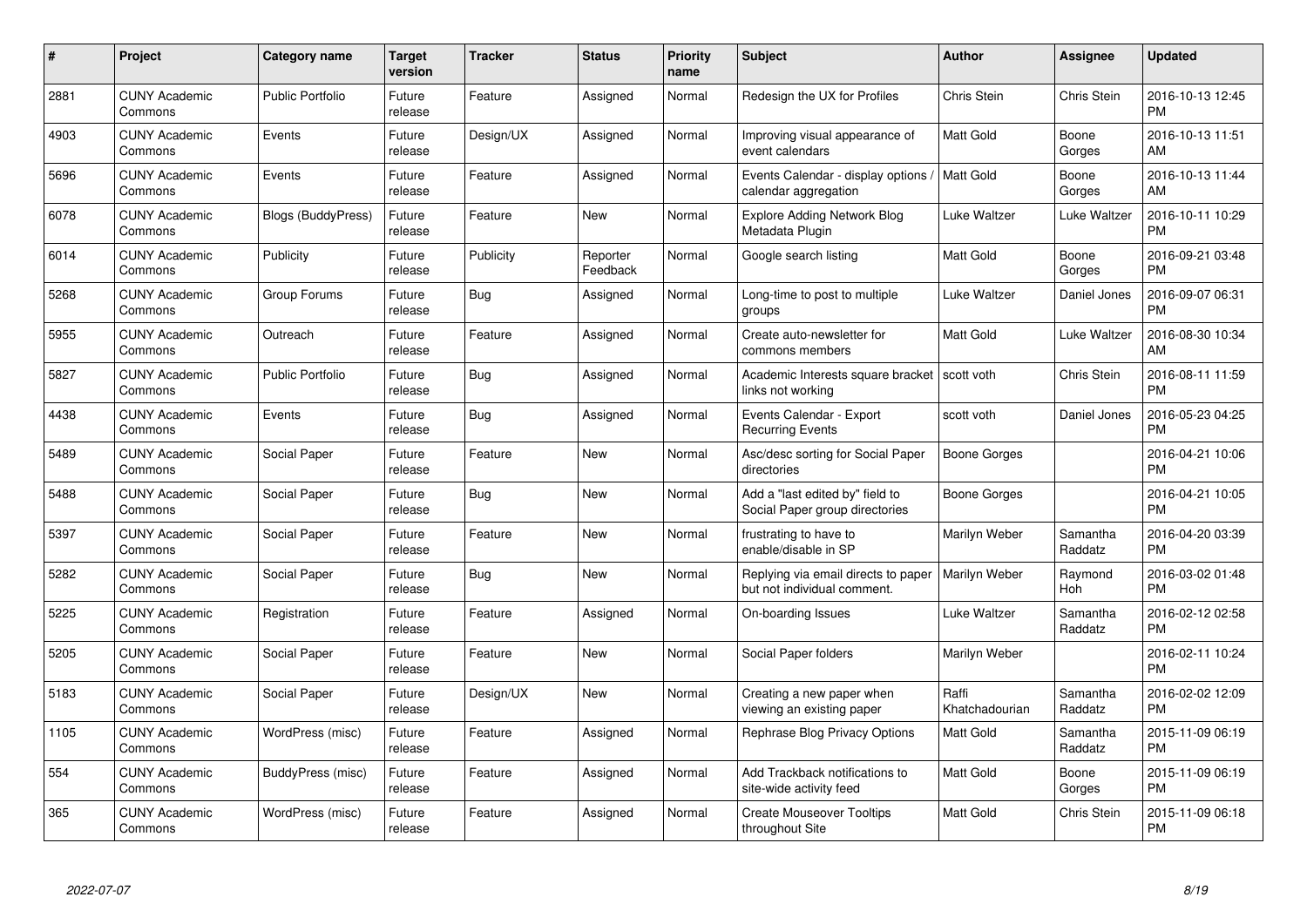| $\#$ | Project                         | <b>Category name</b>     | <b>Target</b><br>version | <b>Tracker</b> | <b>Status</b> | <b>Priority</b><br>name | <b>Subject</b>                                                        | <b>Author</b>           | <b>Assignee</b>     | <b>Updated</b>                |
|------|---------------------------------|--------------------------|--------------------------|----------------|---------------|-------------------------|-----------------------------------------------------------------------|-------------------------|---------------------|-------------------------------|
| 497  | <b>CUNY Academic</b><br>Commons | <b>WordPress Plugins</b> | Future<br>release        | Feature        | Assigned      | Normal                  | Drag and Drop Ordering on<br><b>Gallery Post Plugin</b>               | <b>Matt Gold</b>        | Ron Rennick         | 2015-11-09 06:18<br><b>PM</b> |
| 287  | <b>CUNY Academic</b><br>Commons | WordPress (misc)         | Future<br>release        | Feature        | Assigned      | Normal                  | Create troubleshooting tool for<br>account sign-up                    | <b>Matt Gold</b>        | Boone<br>Gorges     | 2015-11-09 06:17<br><b>PM</b> |
| 2523 | <b>CUNY Academic</b><br>Commons | <b>BuddyPress Docs</b>   | Future<br>release        | Feature        | Assigned      | Normal                  | Allow Users to Upload Images to<br><b>BP</b> Docs                     | <b>Matt Gold</b>        | Boone<br>Gorges     | 2015-11-09 06:14<br><b>PM</b> |
| 3939 | <b>CUNY Academic</b><br>Commons | <b>WordPress Plugins</b> | Future<br>release        | Bug            | Hold          | Normal                  | Activity stream support for<br>Co-Authors Plus plugin                 | Raymond Hoh             | Raymond<br>Hoh      | 2015-11-09 06:13<br><b>PM</b> |
| 1744 | <b>CUNY Academic</b><br>Commons | <b>BuddyPress Docs</b>   | Future<br>release        | Feature        | Assigned      | Normal                  | Spreadsheet-style Docs                                                | Boone Gorges            | Boone<br>Gorges     | 2015-11-09 06:13<br><b>PM</b> |
| 1460 | <b>CUNY Academic</b><br>Commons | Analytics                | Future<br>release        | Feature        | Assigned      | Normal                  | <b>Update System Report</b>                                           | <b>Brian Foote</b>      | Boone<br>Gorges     | 2015-11-09 06:13<br><b>PM</b> |
| 481  | <b>CUNY Academic</b><br>Commons | Groups (misc)            | Future<br>release        | Feature        | Assigned      | Normal                  | ability to archive inactive groups<br>and blogs                       | Michael Mandiberg       | Samantha<br>Raddatz | 2015-11-09 05:56<br><b>PM</b> |
| 1422 | <b>CUNY Academic</b><br>Commons | <b>BuddyPress Docs</b>   | Future<br>release        | Feature        | Assigned      | Normal                  | Make "created Doc" activity icons<br>non-mini                         | Boone Gorges            | Boone<br>Gorges     | 2015-11-09 05:48<br><b>PM</b> |
| 653  | <b>CUNY Academic</b><br>Commons | Group Blogs              | Future<br>release        | Feature        | Assigned      | Normal                  | Redesign Integration of Groups<br>and Blogs                           | <b>Matt Gold</b>        | Samantha<br>Raddatz | 2015-11-09 05:40<br><b>PM</b> |
| 618  | <b>CUNY Academic</b><br>Commons | <b>BuddyPress Docs</b>   | Future<br>release        | Feature        | Assigned      | Normal                  | <b>BuddyPress Docs: export formats</b>                                | Boone Gorges            | Boone<br>Gorges     | 2015-11-09 05:38<br><b>PM</b> |
| 308  | <b>CUNY Academic</b><br>Commons | Registration             | Future<br>release        | Feature        | New           | Normal                  | Group recommendations for<br>signup process                           | Boone Gorges            | Samantha<br>Raddatz | 2015-11-09 05:07<br><b>PM</b> |
| 3473 | <b>CUNY Academic</b><br>Commons | User Experience          | Future<br>release        | Feature        | Assigned      | Normal                  | Commons profile: Add help info<br>about "Positions" replacing "title" | Keith Miyake            | Samantha<br>Raddatz | 2015-11-09 02:28<br><b>PM</b> |
| 3517 | <b>CUNY Academic</b><br>Commons | My Commons               | Future<br>release        | Feature        | Assigned      | Normal                  | Mute/Unmute My Commons<br>updates                                     | Matt Gold               | Raymond<br>Hoh      | 2015-11-09 01:19<br><b>PM</b> |
| 3192 | <b>CUNY Academic</b><br>Commons | Group Forums             | Future<br>release        | Feature        | Assigned      | Normal                  | Customizable forum views for<br>bbPress 2.x group forums              | Boone Gorges            | Raymond<br>Hoh      | 2015-11-09 12:47<br><b>PM</b> |
| 4661 | <b>CUNY Academic</b><br>Commons | User Experience          | Future<br>release        | <b>Bug</b>     | Assigned      | Normal                  | Simplify Events text                                                  | Matt Gold               | Samantha<br>Raddatz | 2015-10-02 09:06<br><b>PM</b> |
| 4622 | <b>CUNY Academic</b><br>Commons | <b>Public Portfolio</b>  | Future<br>release        | Design/UX      | <b>New</b>    | Normal                  | <b>Profile Visibility Settings</b>                                    | Samantha Raddatz        | Samantha<br>Raddatz | 2015-09-21 12:18<br><b>PM</b> |
| 4592 | <b>CUNY Academic</b><br>Commons | Events                   | Future<br>release        | Design/UX      | <b>New</b>    | Normal                  | Event Creation - Venue Dropdown<br>Slow                               | Samantha Raddatz        | Boone<br>Gorges     | 2015-09-14 04:56<br><b>PM</b> |
| 4226 | <b>CUNY Academic</b><br>Commons | <b>BuddyPress Docs</b>   | Future<br>release        | Design/UX      | <b>New</b>    | Normal                  | Add option to connect a Doc with a<br>Group                           | Samantha Raddatz        | Samantha<br>Raddatz | 2015-09-09 04:08<br><b>PM</b> |
| 4388 | CUNY Academic<br>Commons        | WordPress (misc)         | Future<br>release        | Bug            | Assigned      | Normal                  | Repeated request for<br>authentication.                               | Alice.Lynn<br>McMichael | Raymond<br>Hoh      | 2015-08-11 07:35<br><b>PM</b> |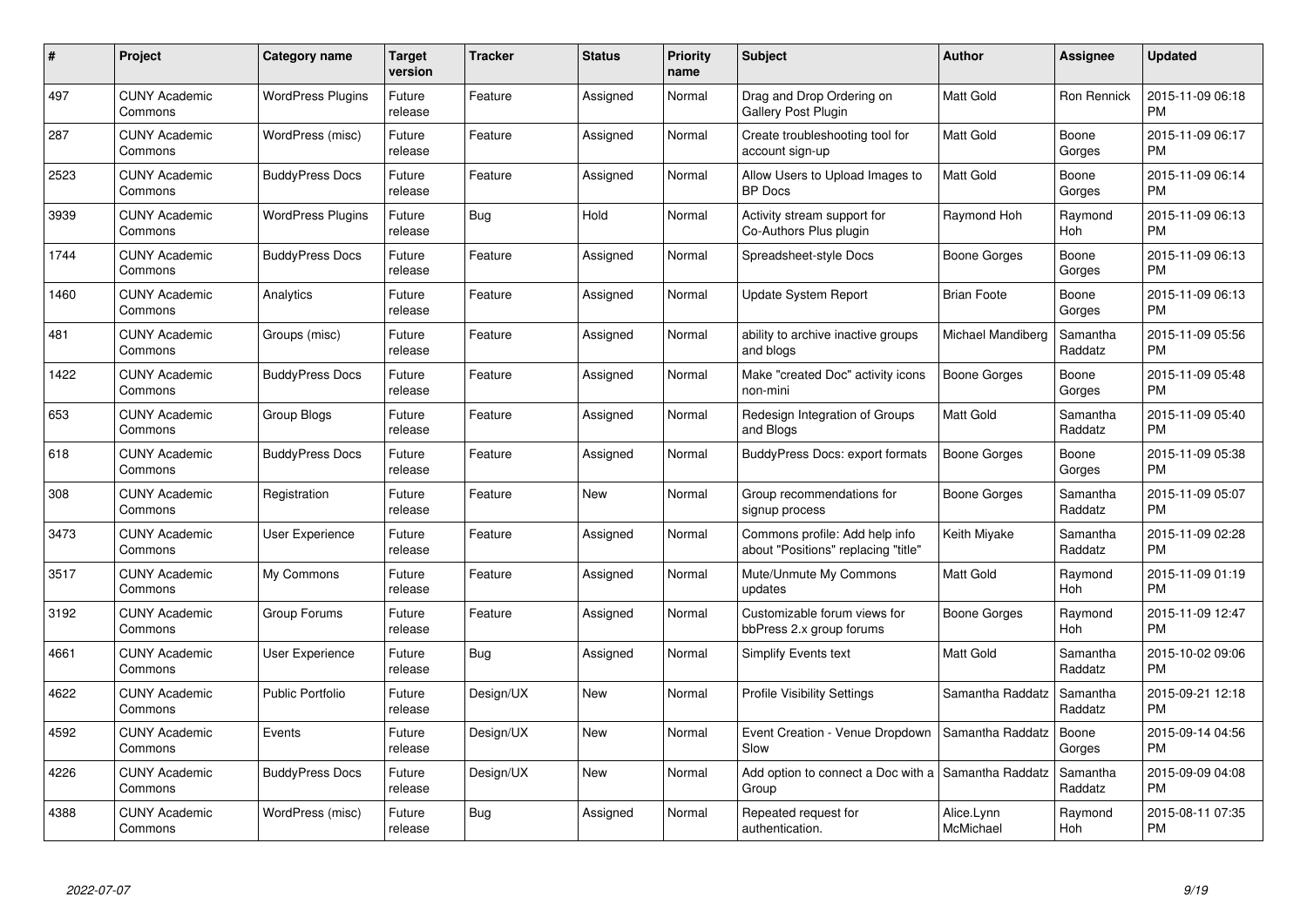| $\pmb{\#}$ | <b>Project</b>                  | <b>Category name</b>     | <b>Target</b><br>version | <b>Tracker</b> | <b>Status</b> | <b>Priority</b><br>name | <b>Subject</b>                                                              | <b>Author</b>    | Assignee            | <b>Updated</b>                |
|------------|---------------------------------|--------------------------|--------------------------|----------------|---------------|-------------------------|-----------------------------------------------------------------------------|------------------|---------------------|-------------------------------|
| 4404       | <b>CUNY Academic</b><br>Commons | <b>Public Portfolio</b>  | Future<br>release        | Design/UX      | Assigned      | Normal                  | Change color of permissions info<br>on portfolio editing interface          | <b>Matt Gold</b> | Samantha<br>Raddatz | 2015-08-11 05:28<br><b>PM</b> |
| 4253       | <b>CUNY Academic</b><br>Commons | <b>Public Portfolio</b>  | Future<br>release        | Design/UX      | New           | Normal                  | Encourage users to add portfolio<br>content                                 | Samantha Raddatz | Samantha<br>Raddatz | 2015-07-07 11:32<br>AM        |
| 4238       | <b>CUNY Academic</b><br>Commons | Events                   | Future<br>release        | Feature        | Assigned      | Normal                  | Copy Events to Other Groups?                                                | Matt Gold        | Boone<br>Gorges     | 2015-07-02 10:08<br>AM        |
| 4225       | <b>CUNY Academic</b><br>Commons | <b>DiRT</b> Integration  | Future<br>release        | Design/UX      | New           | Normal                  | Add information to DIRT page (in<br>Create a Group)                         | Samantha Raddatz | <b>Matt Gold</b>    | 2015-06-26 03:14<br><b>PM</b> |
| 4221       | <b>CUNY Academic</b><br>Commons | Group Forums             | Future<br>release        | Design/UX      | Assigned      | Normal                  | Add 'Number of Posts' display<br>option to Forum page                       | Samantha Raddatz | Samantha<br>Raddatz | 2015-06-26 02:21<br><b>PM</b> |
| 4222       | <b>CUNY Academic</b><br>Commons | User Experience          | Future<br>release        | Design/UX      | New           | Normal                  | Add information to 'Delete<br>Account' page                                 | Samantha Raddatz | scott voth          | 2015-06-26 11:35<br>AM        |
| 4053       | <b>CUNY Academic</b><br>Commons | Events                   | Future<br>release        | Feature        | Assigned      | Normal                  | Create new tab for past events                                              | <b>Matt Gold</b> | Boone<br>Gorges     | 2015-05-12 02:10<br><b>PM</b> |
| 3536       | <b>CUNY Academic</b><br>Commons | My Commons               | Future<br>release        | Feature        | Assigned      | Normal                  | Infinite Scroll on My Commons<br>page                                       | <b>Matt Gold</b> | Raymond<br>Hoh      | 2015-04-13 04:42<br><b>PM</b> |
| 3662       | <b>CUNY Academic</b><br>Commons | <b>SEO</b>               | Future<br>release        | Feature        | Assigned      | Normal                  | Duplicate Content/SEO/Google<br>issues                                      | Matt Gold        | Raymond<br>Hoh      | 2015-04-13 04:37<br><b>PM</b> |
| 3577       | <b>CUNY Academic</b><br>Commons | My Commons               | Future<br>release        | Design/UX      | Assigned      | Normal                  | Replies to items in My Commons                                              | Matt Gold        | Raymond<br>Hoh      | 2015-04-09 05:19<br><b>PM</b> |
| 3059       | <b>CUNY Academic</b><br>Commons | Group Forums             | Future<br>release        | Design/UX      | <b>New</b>    | Normal                  | Forum Post Permissable Content<br><b>Explanatory Text</b>                   | Chris Stein      | Chris Stein         | 2015-04-02 11:27<br>AM        |
| 3770       | <b>CUNY Academic</b><br>Commons | <b>Public Portfolio</b>  | Future<br>release        | Feature        | Assigned      | Normal                  | Improve Layout/Formatting of<br>Positions Area on Public Portfolios         | <b>Matt Gold</b> | Chris Stein         | 2015-04-01 09:17<br><b>PM</b> |
| 3308       | <b>CUNY Academic</b><br>Commons | Group Invitations        | Future<br>release        | Feature        | Assigned      | Normal                  | Allow members to rescind group<br>invitations                               | <b>Matt Gold</b> | Boone<br>Gorges     | 2015-04-01 08:53<br><b>PM</b> |
| 3759       | <b>CUNY Academic</b><br>Commons | WordPress (misc)         | Future<br>release        | Feature        | Assigned      | Normal                  | Review Interface for Adding Users<br>to Blogs                               | Matt Gold        | Boone<br>Gorges     | 2015-03-24 05:52<br><b>PM</b> |
| 3042       | <b>CUNY Academic</b><br>Commons | <b>Public Portfolio</b>  | Future<br>release        | Feature        | Assigned      | Normal                  | Browsing member interests                                                   | Matt Gold        | Boone<br>Gorges     | 2015-03-21 09:04<br>PM        |
| 2754       | <b>CUNY Academic</b><br>Commons | Design                   | Future<br>release        | Feature        | Assigned      | Normal                  | Determine strategy for CAC logo<br>handling in top header                   | Micki Kaufman    | Chris Stein         | 2015-01-05 08:53<br><b>PM</b> |
| 2832       | <b>CUNY Academic</b><br>Commons | <b>Public Portfolio</b>  | Future<br>release        | Feature        | Assigned      | Normal                  | Improve interface for (not)<br>auto-linking profile fields                  | Boone Gorges     | Chris Stein         | 2015-01-05 08:52<br><b>PM</b> |
| 2753       | <b>CUNY Academic</b><br>Commons | Public Portfolio         | Future<br>release        | Feature        | <b>New</b>    | Normal                  | Create actual actual tagification in<br>academic interests and other fields | Micki Kaufman    | Boone<br>Gorges     | 2015-01-05 08:52<br><b>PM</b> |
| 364        | <b>CUNY Academic</b><br>Commons | <b>WordPress Plugins</b> | Future<br>release        | Feature        | <b>New</b>    | Normal                  | <b>Bulletin Board</b>                                                       | <b>Matt Gold</b> |                     | 2015-01-05 08:50<br><b>PM</b> |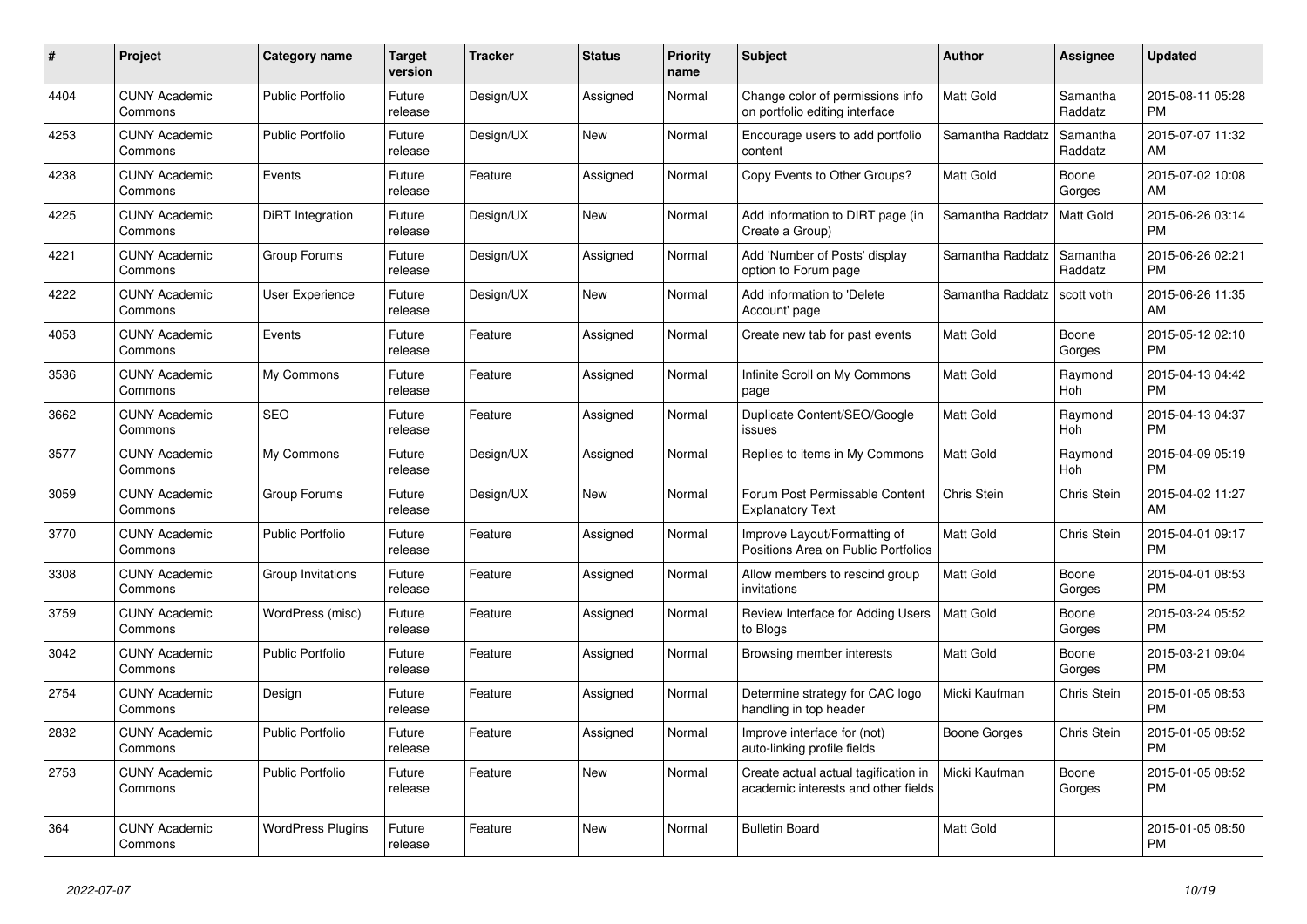| #    | Project                         | <b>Category name</b>     | <b>Target</b><br>version | <b>Tracker</b> | <b>Status</b> | Priority<br>name | <b>Subject</b>                                                             | <b>Author</b>       | <b>Assignee</b>     | <b>Updated</b>                |
|------|---------------------------------|--------------------------|--------------------------|----------------|---------------|------------------|----------------------------------------------------------------------------|---------------------|---------------------|-------------------------------|
| 658  | <b>CUNY Academic</b><br>Commons | <b>WordPress Plugins</b> | Future<br>release        | Feature        | Assigned      | Normal           | Rebulid Sitewide Tag Suggestion                                            | <b>Matt Gold</b>    | Boone<br>Gorges     | 2015-01-05 08:47<br><b>PM</b> |
| 412  | <b>CUNY Academic</b><br>Commons | <b>WordPress Themes</b>  | Future<br>release        | Feature        | Assigned      | Normal           | <b>Featured Themes</b>                                                     | Matt Gold           | Dominic<br>Giglio   | 2015-01-05 08:44<br><b>PM</b> |
| 2167 | <b>CUNY Academic</b><br>Commons | WordPress (misc)         | Future<br>release        | Bug            | Assigned      | Normal           | <b>CAC-Livestream Plugin Issues</b>                                        | Michael Smith       | Dominic<br>Giglio   | 2015-01-02 03:06<br><b>PM</b> |
| 3691 | <b>CUNY Academic</b><br>Commons | <b>WordPress Plugins</b> | Future<br>release        | <b>Bug</b>     | New           | Normal           | <b>WPMU Domain Mapping</b><br>Debugging on cdev                            | Raymond Hoh         | Matt Gold           | 2014-12-12 09:04<br>AM        |
| 3475 | <b>CUNY Academic</b><br>Commons | Events                   | Future<br>release        | Feature        | Assigned      | Normal           | Request to add plugin to<br>streamline room<br>booking/appointment booking | Naomi Barrettara    | Boone<br>Gorges     | 2014-12-01 05:14<br><b>PM</b> |
| 3492 | <b>CUNY Academic</b><br>Commons | <b>WordPress Themes</b>  | Future<br>release        | Support        | Assigned      | Normal           | Add CBOX theme to the<br>Commons                                           | scott voth          | Raymond<br>Hoh      | 2014-10-08 05:55<br><b>PM</b> |
| 3193 | <b>CUNY Academic</b><br>Commons | Group Forums             | Future<br>release        | Feature        | Assigned      | Normal           | bbPress 2.x dynamic roles and<br><b>RBE</b>                                | Boone Gorges        | Boone<br>Gorges     | 2014-09-30 01:30<br><b>PM</b> |
| 3458 | <b>CUNY Academic</b><br>Commons | Groups (misc)            | Future<br>release        | Feature        | Assigned      | Normal           | Filter Members of Group by<br>Campus                                       | Michael Smith       | Samantha<br>Raddatz | 2014-09-26 08:32<br><b>PM</b> |
| 3330 | <b>CUNY Academic</b><br>Commons | My Commons               | Future<br>release        | Feature        | Assigned      | Normal           | "Commons Information" tool                                                 | <b>Boone Gorges</b> | Chris Stein         | 2014-09-22 08:46<br><b>PM</b> |
| 3220 | <b>CUNY Academic</b><br>Commons | <b>Public Portfolio</b>  | Future<br>release        | Feature        | Assigned      | Normal           | Add indent/outdent option to<br>Formatting Buttons on Profile<br>Page      | <b>Matt Gold</b>    | Boone<br>Gorges     | 2014-05-21 10:39<br><b>PM</b> |
| 1888 | <b>CUNY Academic</b><br>Commons | Home Page                | Future<br>release        | Feature        | Assigned      | Normal           | Refactor BP MPO Activity Filter to<br>support proper pagination            | Sarah Morgano       | Boone<br>Gorges     | 2014-05-01 07:11<br><b>PM</b> |
| 860  | <b>CUNY Academic</b><br>Commons | Design                   | Future<br>release        | Design/UX      | Assigned      | Normal           | <b>Standardize Button Treatment</b><br><b>Across the Commons</b>           | Chris Stein         | Chris Stein         | 2014-05-01 09:45<br>AM        |
| 1508 | <b>CUNY Academic</b><br>Commons | WordPress (misc)         | Future<br>release        | Feature        | Assigned      | Normal           | Share login cookies across<br>mapped domains                               | Boone Gorges        | Boone<br>Gorges     | 2012-07-02 12:12<br><b>PM</b> |
| 599  | <b>CUNY Academic</b><br>Commons | BuddyPress (misc)        | Future<br>release        | Feature        | Assigned      | Normal           | Consider adding rating plugins for<br><b>BuddyPress/BBPress</b>            | <b>Matt Gold</b>    | Boone<br>Gorges     | 2011-08-22 06:50<br><b>PM</b> |
| 585  | <b>CUNY Academic</b><br>Commons | Group Forums             | Future<br>release        | Feature        | Assigned      | Normal           | Merge Forum Topics                                                         | Sarah Morgano       | Boone<br>Gorges     | 2011-07-06 04:11<br><b>PM</b> |
| 635  | <b>CUNY Academic</b><br>Commons | BuddyPress (misc)        | Future<br>release        | Feature        | Assigned      | Normal           | Big Blue Button -<br>Videoconferencing in Groups and<br><b>Blogs</b>       | <b>Matt Gold</b>    | Boone<br>Gorges     | 2011-03-14 03:24<br><b>PM</b> |
| 500  | <b>CUNY Academic</b><br>Commons | BuddyPress (misc)        | Future<br>release        | Feature        | Assigned      | Normal           | <b>Export Group Data</b>                                                   | <b>Matt Gold</b>    | Boone<br>Gorges     | 2010-12-19 12:09<br>PM        |
| 435  | <b>CUNY Academic</b><br>Commons | BuddyPress (misc)        | Future<br>release        | Feature        | Assigned      | Normal           | Include Avatar Images in Forum<br><b>Post Notification Emails</b>          | Matt Gold           | Boone<br>Gorges     | 2010-12-08 12:40<br><b>PM</b> |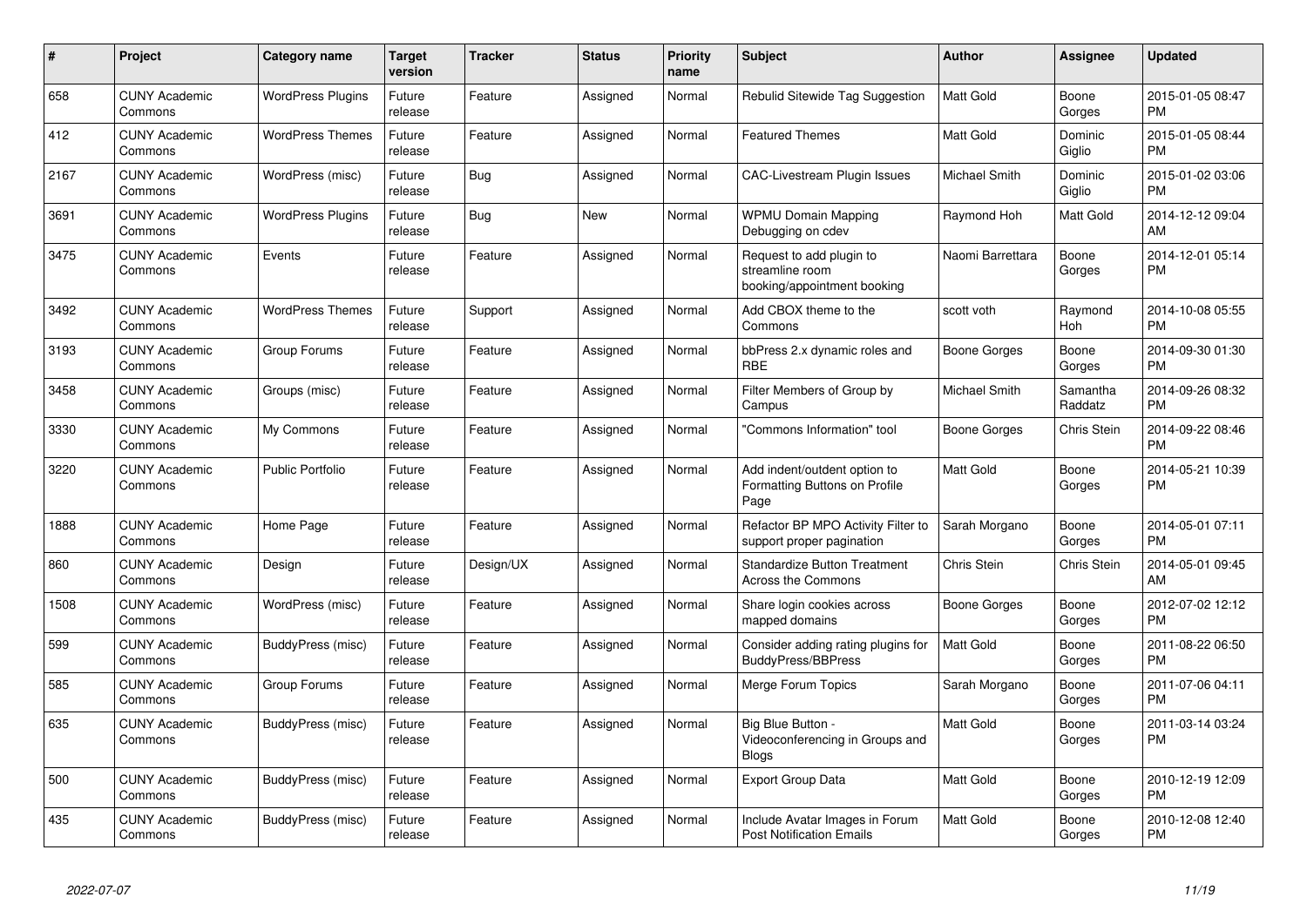| #     | Project                         | <b>Category name</b>       | <b>Target</b><br>version | <b>Tracker</b> | <b>Status</b>        | <b>Priority</b><br>name | Subject                                                                                                                                               | <b>Author</b>           | <b>Assignee</b>     | <b>Updated</b>                |
|-------|---------------------------------|----------------------------|--------------------------|----------------|----------------------|-------------------------|-------------------------------------------------------------------------------------------------------------------------------------------------------|-------------------------|---------------------|-------------------------------|
| 377   | <b>CUNY Academic</b><br>Commons | BuddyPress (misc)          | Future<br>release        | Feature        | Assigned             | Normal                  | Like buttons                                                                                                                                          | <b>Matt Gold</b>        | Boone<br>Gorges     | 2010-11-16 05:13<br><b>PM</b> |
| 11971 | <b>CUNY Academic</b><br>Commons | <b>Email Notifications</b> | Future<br>release        | <b>Bug</b>     | Reporter<br>Feedback | Low                     | Pictures obscured in emailed post<br>notifications                                                                                                    | Marilyn Weber           | Raymond<br>Hoh      | 2019-11-21 01:14<br><b>PM</b> |
| 5050  | <b>CUNY Academic</b><br>Commons | Social Paper               | Future<br>release        | Feature        | New                  | Low                     | Making comments visible in SP<br>editing mode (SP suggestion #1)                                                                                      | Marilyn Weber           | Samantha<br>Raddatz | 2019-09-17 11:10<br><b>PM</b> |
| 5016  | <b>CUNY Academic</b><br>Commons | Events                     | Future<br>release        | Feature        | Assigned             | Low                     | Allow comments to be posted on<br>events                                                                                                              | <b>Matt Gold</b>        | Raymond<br>Hoh      | 2019-03-01 02:23<br><b>PM</b> |
| 8498  | <b>CUNY Academic</b><br>Commons | <b>WordPress Plugins</b>   | Future<br>release        | Feature        | New                  | Low                     | <b>Gravity Forms Email Users</b>                                                                                                                      | Raffi<br>Khatchadourian | Matt Gold           | 2017-10-13 12:58<br><b>PM</b> |
| 8675  | <b>CUNY Academic</b><br>Commons | User Onboarding            | Future<br>release        | <b>Bug</b>     | Reporter<br>Feedback | Low                     | Add new User search screen calls<br>for the input of email address but<br>doesn't work with one                                                       | Paul Hebert             | Boone<br>Gorges     | 2017-10-11 11:17<br>AM        |
| 6356  | <b>CUNY Academic</b><br>Commons | <b>WordPress Plugins</b>   | Future<br>release        | <b>Bug</b>     | Reporter<br>Feedback | Low                     | Should Subscribe2 be<br>deprecated?                                                                                                                   | Luke Waltzer            |                     | 2017-03-20 12:20<br><b>PM</b> |
| 6749  | <b>CUNY Academic</b><br>Commons | Events                     | Future<br>release        | <b>Bug</b>     | New                  | Low                     | BPEO iCal request can trigger<br>very large number of DB queries                                                                                      | <b>Boone Gorges</b>     | Raymond<br>Hoh      | 2016-11-15 10:09<br><b>PM</b> |
| 1423  | <b>CUNY Academic</b><br>Commons | BuddyPress (misc)          | Future<br>release        | Feature        | Assigned             | Low                     | Show an avatar for pingback<br>comment activity items                                                                                                 | <b>Boone Gorges</b>     | <b>Tahir Butt</b>   | 2016-10-24 12:03<br><b>PM</b> |
| 6392  | <b>CUNY Academic</b><br>Commons | Group Forums               | Future<br>release        | Design/UX      | Assigned             | Low                     | Composition/Preview Panes in<br>Forum Posts                                                                                                           | Luke Waltzer            | Paige Dupont        | 2016-10-21 04:26<br><b>PM</b> |
| 6389  | <b>CUNY Academic</b><br>Commons | <b>BuddyPress Docs</b>     | Future<br>release        | Feature        | New                  | Low                     | Make Discussion Area Visible<br>When Editing a Doc                                                                                                    | Luke Waltzer            | Boone<br>Gorges     | 2016-10-21 04:16<br><b>PM</b> |
| 1417  | <b>CUNY Academic</b><br>Commons | <b>BuddyPress Docs</b>     | Future<br>release        | Feature        | Assigned             | Low                     | <b>Bulk actions for BuddyPress Docs</b>                                                                                                               | <b>Boone Gorges</b>     | Boone<br>Gorges     | 2016-10-17 10:41<br><b>PM</b> |
| 5053  | <b>CUNY Academic</b><br>Commons | Social Paper               | Future<br>release        | Feature        | New                  | Low                     | Scrollable menu to add readers<br>(SP suggestion #4)                                                                                                  | Marilyn Weber           | Samantha<br>Raddatz | 2016-04-21 05:21<br><b>PM</b> |
| 5058  | <b>CUNY Academic</b><br>Commons | Social Paper               | Future<br>release        | Feature        | New                  | Low                     | Can there be a clearer signal that<br>even when comments have<br>already been made you add<br>comments by clicking on the side?<br>(SP suggestion #5) | Marilyn Weber           | Samantha<br>Raddatz | 2016-02-11 10:24<br><b>PM</b> |
| 5052  | <b>CUNY Academic</b><br>Commons | Social Paper               | Future<br>release        | Feature        | New                  | Low                     | Sentence by sentence or line by<br>line comments (SP suggestion #3)                                                                                   | Marilyn Weber           | Boone<br>Gorges     | 2016-02-11 10:24<br><b>PM</b> |
| 1167  | <b>CUNY Academic</b><br>Commons | <b>Email Invitations</b>   | Future<br>release        | Feature        | New                  | Low                     | Allow email invitations to be resent   Boone Gorges                                                                                                   |                         | Boone<br>Gorges     | 2015-11-12 12:53<br>AM        |
| 2610  | <b>CUNY Academic</b><br>Commons | Group Invitations          | Future<br>release        | Feature        | Assigned             | Low                     | Request: Custom invitation<br>message to group invites                                                                                                | local admin             | Boone<br>Gorges     | 2015-11-09 06:13<br><b>PM</b> |
| 2325  | <b>CUNY Academic</b><br>Commons | BuddyPress (misc)          | Future<br>release        | Feature        | Assigned             | Low                     | Profile should have separate fields<br>for first/last names                                                                                           | local admin             | Boone<br>Gorges     | 2015-11-09 06:09<br><b>PM</b> |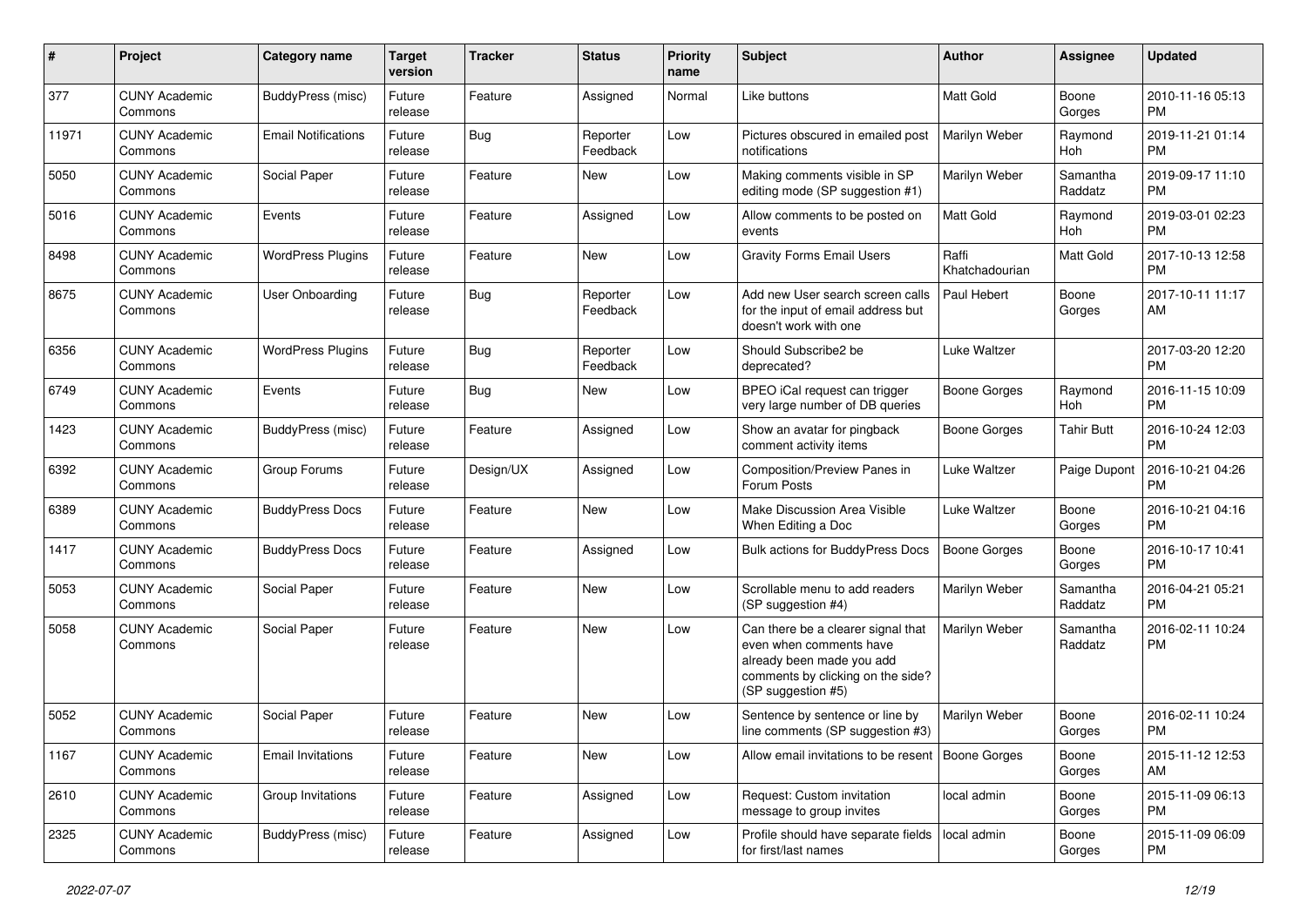| #     | Project                         | <b>Category name</b>       | <b>Target</b><br>version | <b>Tracker</b> | <b>Status</b>        | Priority<br>name | Subject                                                                       | Author              | <b>Assignee</b>     | <b>Updated</b>                |
|-------|---------------------------------|----------------------------|--------------------------|----------------|----------------------|------------------|-------------------------------------------------------------------------------|---------------------|---------------------|-------------------------------|
| 2013  | <b>CUNY Academic</b><br>Commons | <b>Public Portfolio</b>    | Future<br>release        | Feature        | Assigned             | Low              | Have Profile Privacy Options show   Matt Gold<br>up only for filled-in fields |                     | Boone<br>Gorges     | 2015-11-09 06:09<br><b>PM</b> |
| 1165  | <b>CUNY Academic</b><br>Commons | <b>Email Invitations</b>   | Future<br>release        | Feature        | Assigned             | Low              | Allow saved lists of invitees under<br>Send Invites                           | <b>Boone Gorges</b> | Boone<br>Gorges     | 2015-11-09 06:03<br><b>PM</b> |
| 1166  | <b>CUNY Academic</b><br>Commons | <b>Email Invitations</b>   | Future<br>release        | Feature        | New                  | Low              | Better organizational tools for Sent<br>Invites                               | <b>Boone Gorges</b> | Boone<br>Gorges     | 2015-11-09 06:02<br><b>PM</b> |
| 333   | <b>CUNY Academic</b><br>Commons | <b>Email Notifications</b> | Future<br>release        | Feature        | Assigned             | Low              | Delay Forum Notification Email<br>Delivery Until After Editing Period<br>Ends | Matt Gold           | Raymond<br>Hoh      | 2015-11-09 06:01<br><b>PM</b> |
| 1456  | <b>CUNY Academic</b><br>Commons | Group Invitations          | Future<br>release        | Feature        | Reporter<br>Feedback | Low              | Invite to Group Button from Profile<br>Field                                  | <b>Matt Gold</b>    | Samantha<br>Raddatz | 2015-11-09 05:59<br><b>PM</b> |
| 519   | <b>CUNY Academic</b><br>Commons | <b>BuddyPress Docs</b>     | Future<br>release        | Feature        | Assigned             | Low              | TOC for individual docs - for new<br>BP "wiki-like" plugin                    | scott voth          | Boone<br>Gorges     | 2015-11-09 05:54<br><b>PM</b> |
| 1192  | <b>CUNY Academic</b><br>Commons | <b>Group Files</b>         | Future<br>release        | Feature        | Assigned             | Low              | When posting group files, allow<br>users to add a category without<br>saving  | <b>Matt Gold</b>    | Raymond<br>Hoh      | 2015-11-09 05:53<br><b>PM</b> |
| 310   | <b>CUNY Academic</b><br>Commons | BuddyPress (misc)          | Future<br>release        | Feature        | Assigned             | Low              | <b>Friend Request Email</b>                                                   | Matt Gold           | Samantha<br>Raddatz | 2015-11-09 05:08<br><b>PM</b> |
| 4535  | <b>CUNY Academic</b><br>Commons | My Commons                 | Future<br>release        | Bug            | New                  | Low              | My Commons filter issue                                                       | scott voth          | Raymond<br>Hoh      | 2015-09-01 11:17<br>AM        |
| 1562  | <b>CUNY Academic</b><br>Commons | <b>WordPress Plugins</b>   | Future<br>release        | Feature        | Assigned             | Low              | Play with NYT Collaborative<br><b>Authoring Tool</b>                          | Matt Gold           | Boone<br>Gorges     | 2015-01-05 08:47<br><b>PM</b> |
| 2223  | <b>CUNY Academic</b><br>Commons | <b>WordPress Plugins</b>   | Future<br>release        | Feature        | Assigned             | Low              | Add Participad to the CUNY<br><b>Academic Commons</b>                         | <b>Matt Gold</b>    | Boone<br>Gorges     | 2014-09-17 10:03<br><b>PM</b> |
| 3354  | <b>CUNY Academic</b><br>Commons | Group Files                | Future<br>release        | Feature        | Assigned             | Low              | Allow Group Download of Multiple<br><b>Selected Files</b>                     | <b>Matt Gold</b>    | Chris Stein         | 2014-08-01 08:50<br>AM        |
| 1983  | <b>CUNY Academic</b><br>Commons | Home Page                  | Future<br>release        | Feature        | Assigned             | Low              | Media Library integration with<br>Featured Content plugin                     | <b>Boone Gorges</b> | Dominic<br>Giglio   | 2014-03-17 10:34<br>AM        |
| 3080  | <b>CUNY Academic</b><br>Commons | <b>Group Files</b>         | Future<br>release        | Feature        | Assigned             | Low              | Create a system to keep track of<br>file changes                              | <b>Matt Gold</b>    | Boone<br>Gorges     | 2014-02-26 10:04<br><b>PM</b> |
| 3048  | <b>CUNY Academic</b><br>Commons | <b>Public Portfolio</b>    | Future<br>release        | Feature        | New                  | Low              | Images for rich text profile fields                                           | <b>Boone Gorges</b> | Boone<br>Gorges     | 2014-02-19 12:56<br><b>PM</b> |
| 940   | <b>CUNY Academic</b><br>Commons | Redmine                    | Future<br>release        | Feature        | Assigned             | Low              | Communication with users after<br>releases                                    | <b>Matt Gold</b>    | Dominic<br>Giglio   | 2012-09-09 04:36<br>PM        |
| 58    | <b>CUNY Academic</b><br>Commons | BuddyPress (misc)          | Future<br>release        | Feature        | Assigned             | Low              | Make member search sortable by<br>last name                                   | Roberta Brody       | Boone<br>Gorges     | 2010-08-26 02:38<br>PM        |
| 10678 | <b>CUNY Academic</b><br>Commons |                            | Not tracked              | Bug            | Reporter<br>Feedback | High             | Newsletter Plugin Not Sending Out   Mark Webb<br><b>Newsletters</b>           |                     | Boone<br>Gorges     | 2019-09-16 09:38<br><b>PM</b> |
| 6644  | <b>CUNY Academic</b><br>Commons |                            | Not tracked              | <b>Bug</b>     | Reporter<br>Feedback | High             | White Screen at Login Pge                                                     | Luke Waltzer        | Raymond<br>Hoh      | 2016-11-21 10:34<br><b>PM</b> |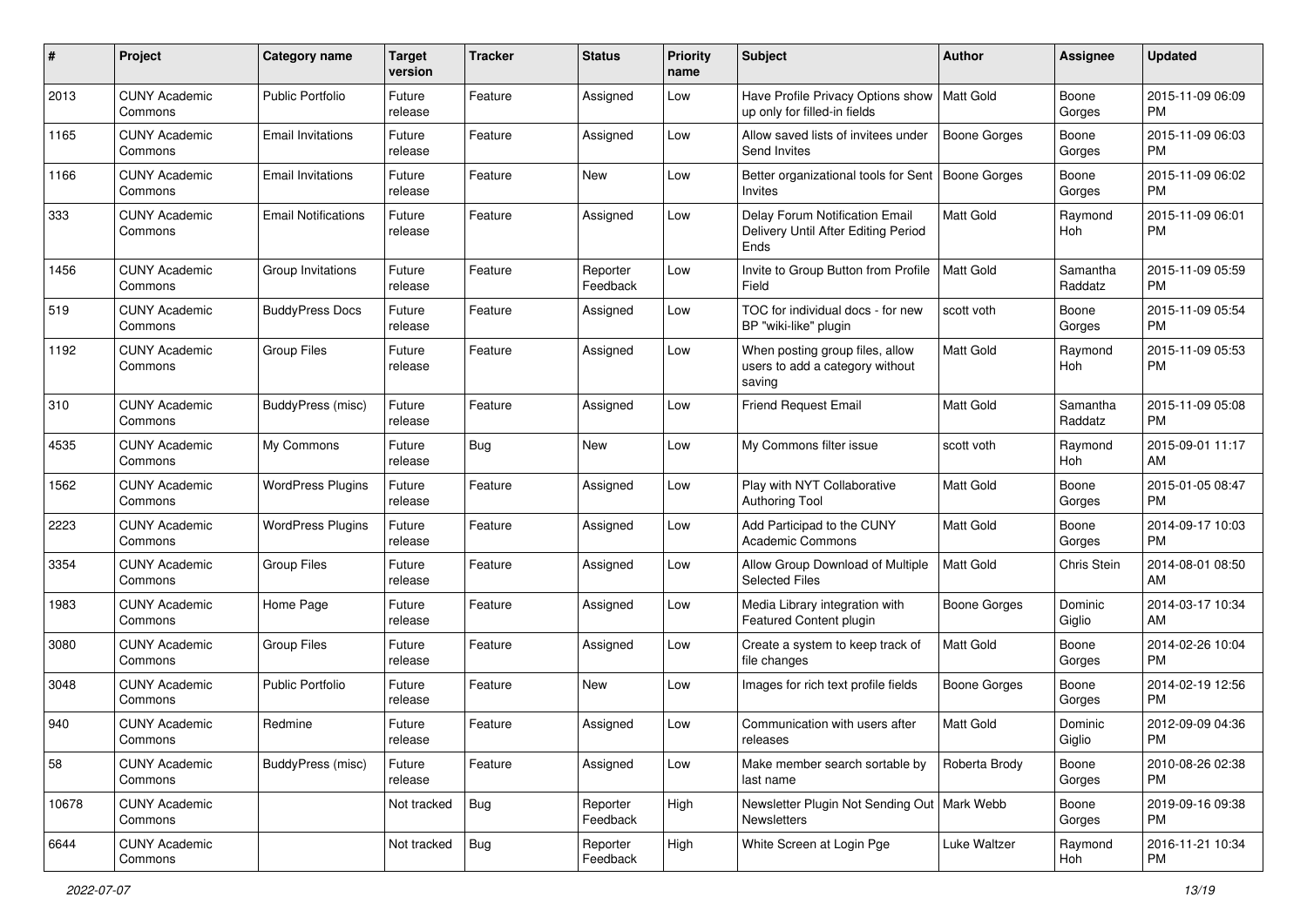| ∦     | Project                         | <b>Category name</b>                  | <b>Target</b><br>version | <b>Tracker</b> | <b>Status</b>        | <b>Priority</b><br>name | <b>Subject</b>                                                              | <b>Author</b>           | <b>Assignee</b> | <b>Updated</b>                |
|-------|---------------------------------|---------------------------------------|--------------------------|----------------|----------------------|-------------------------|-----------------------------------------------------------------------------|-------------------------|-----------------|-------------------------------|
| 3230  | <b>CUNY Academic</b><br>Commons | <b>Internal Tools and</b><br>Workflow | Not tracked              | Feature        | Assigned             | High                    | Scripts for quicker<br>provisioning/updating of<br>development environments | Boone Gorges            | Boone<br>Gorges | 2016-01-26 04:54<br><b>PM</b> |
| 15210 | <b>CUNY Academic</b><br>Commons | Analytics                             | Not tracked              | Design/UX      | <b>New</b>           | Normal                  | Google Analytics improvements                                               | Colin McDonald          | Boone<br>Gorges | 2022-05-24 10:47<br>AM        |
| 15923 | <b>CUNY Academic</b><br>Commons |                                       | Not tracked              | Feature        | Reporter<br>Feedback | Normal                  | <b>Bellows Plugin Adjustments</b>                                           | Laurie Hurson           |                 | 2022-04-20 10:10<br>AM        |
| 15816 | <b>CUNY Academic</b><br>Commons |                                       | Not tracked              | Support        | <b>New</b>           | Normal                  | slow loading at SPS                                                         | Marilyn Weber           |                 | 2022-04-05 01:26<br><b>PM</b> |
| 15176 | <b>CUNY Academic</b><br>Commons |                                       | Not tracked              | Support        | Reporter<br>Feedback | Normal                  | Archiving Q Writing & Old<br>Wordpress Sites on the Commons                 | Laurie Hurson           |                 | 2022-02-08 10:28<br>AM        |
| 15242 | <b>CUNY Academic</b><br>Commons | Performance                           | Not tracked              | Bug            | Reporter<br>Feedback | Normal                  | Slugist site                                                                | Raffi<br>Khatchadourian | Boone<br>Gorges | 2022-02-07 11:14<br>AM        |
| 14504 | <b>CUNY Academic</b><br>Commons |                                       | Not tracked              | Publicity      | Reporter<br>Feedback | Normal                  | Adding showcases to home page<br>menu                                       | Laurie Hurson           | Boone<br>Gorges | 2022-01-19 03:26<br><b>PM</b> |
| 14994 | <b>CUNY Academic</b><br>Commons | cdev.gc.cuny.edu                      | Not tracked              | Support        | In Progress          | Normal                  | Clear Cache on CDEV                                                         | scott voth              | Raymond<br>Hoh  | 2021-12-07 03:51<br><b>PM</b> |
| 14983 | <b>CUNY Academic</b><br>Commons | WordPress (misc)                      | Not tracked              | Support        | Reporter<br>Feedback | Normal                  | "Read More" tag not working                                                 | Rebecca Krisel          | Raymond<br>Hoh  | 2021-11-23 01:17<br><b>PM</b> |
| 14911 | <b>CUNY Academic</b><br>Commons | <b>WordPress Themes</b>               | Not tracked              | Support        | <b>New</b>           | Normal                  | Twentytwentyone theme                                                       | Marilyn Weber           |                 | 2021-10-28 10:37<br>AM        |
| 14900 | <b>CUNY Academic</b><br>Commons |                                       | Not tracked              | Support        | Reporter<br>Feedback | Normal                  | previous theme?                                                             | Marilyn Weber           |                 | 2021-10-25 10:31<br>AM        |
| 14842 | <b>CUNY Academic</b><br>Commons |                                       | Not tracked              | Support        | Reporter<br>Feedback | Normal                  | Question about widgets and block<br>editor                                  | Gina Cherry             |                 | 2021-10-06 03:01<br><b>PM</b> |
| 14629 | <b>CUNY Academic</b><br>Commons |                                       | Not tracked              | <b>Bug</b>     | Reporter<br>Feedback | Normal                  | Possible Post Order Bug?                                                    | <b>Syelle Graves</b>    |                 | 2021-09-14 10:47<br>AM        |
| 14538 | <b>CUNY Academic</b><br>Commons |                                       | Not tracked              | Support        | Reporter<br>Feedback | Normal                  | <b>Weebly To Commons</b>                                                    | Laurie Hurson           |                 | 2021-09-14 10:47<br>AM        |
| 14475 | <b>CUNY Academic</b><br>Commons |                                       | Not tracked              | Publicity      | <b>New</b>           | Normal                  | <b>OER Showcase Page</b>                                                    | Laurie Hurson           | Laurie Hurson   | 2021-09-14 10:46<br>AM        |
| 14394 | <b>CUNY Academic</b><br>Commons |                                       | Not tracked              | Feature        | <b>New</b>           | Normal                  | Commons News Site - redesign                                                | scott voth              | scott voth      | 2021-09-14 10:46<br>AM        |
| 13949 | <b>CUNY Academic</b><br>Commons |                                       | Not tracked              | Bug            | <b>New</b>           | Normal                  | Continued debugging of runaway<br>MySQL connections                         | Matt Gold               | Boone<br>Gorges | 2021-09-14 10:42<br>AM        |
| 14483 | <b>CUNY Academic</b><br>Commons | WordPress - Media                     | Not tracked              | Bug            | Reporter<br>Feedback | Normal                  | Wordpress PDF Embed Stopped<br>Working after JITP Media Clone               | Patrick DeDauw          | Boone<br>Gorges | 2021-05-20 01:51<br><b>PM</b> |
| 14398 | <b>CUNY Academic</b><br>Commons |                                       | Not tracked              | Support        | Reporter<br>Feedback | Normal                  | Events plug-in notification problem                                         | Marilyn Weber           |                 | 2021-05-11 11:21<br>AM        |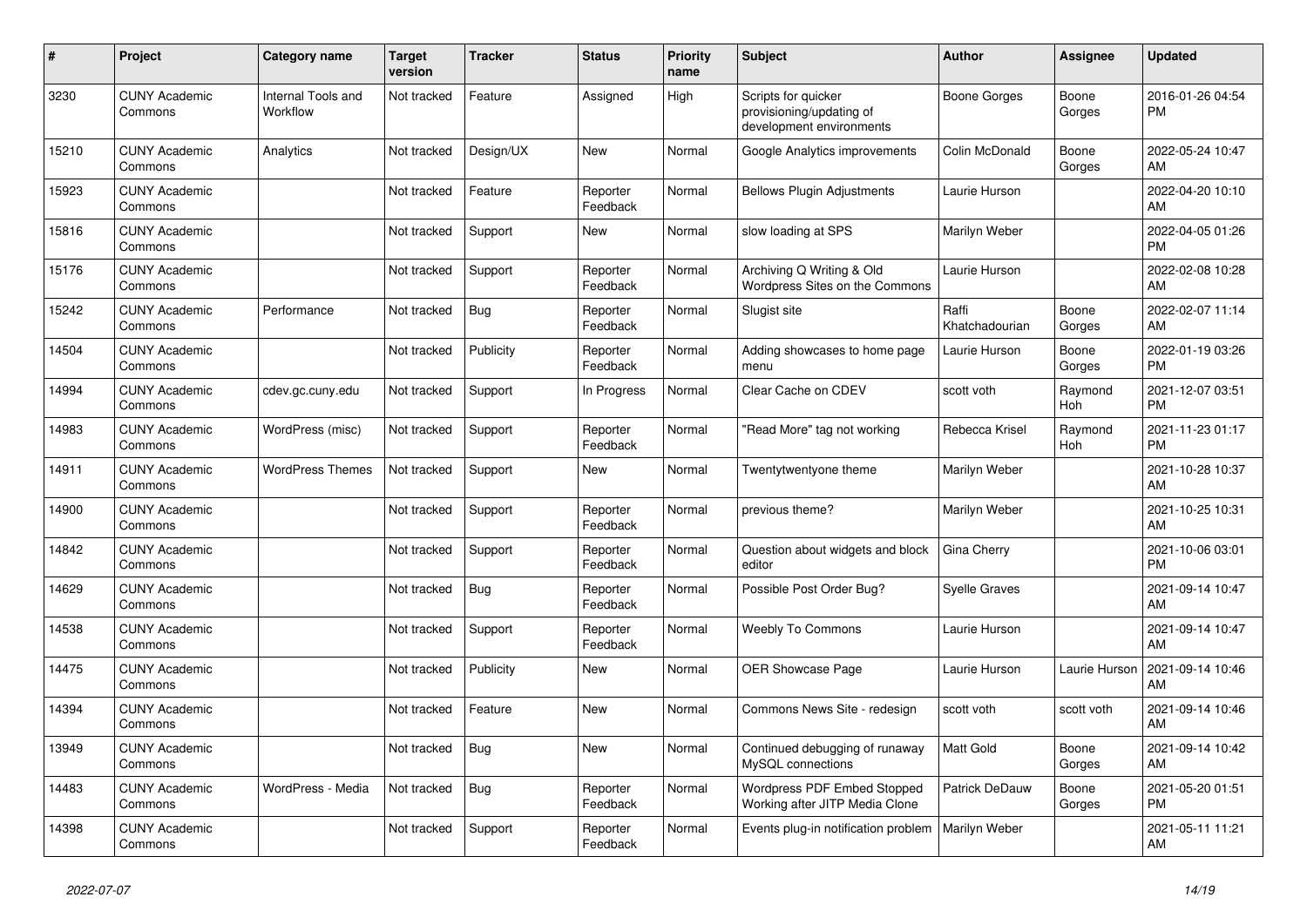| #     | Project                         | <b>Category name</b>      | <b>Target</b><br>version | <b>Tracker</b> | <b>Status</b>        | <b>Priority</b><br>name | <b>Subject</b>                                                                                | <b>Author</b> | Assignee           | <b>Updated</b>                |
|-------|---------------------------------|---------------------------|--------------------------|----------------|----------------------|-------------------------|-----------------------------------------------------------------------------------------------|---------------|--------------------|-------------------------------|
| 14074 | <b>CUNY Academic</b><br>Commons | WordPress (misc)          | Not tracked              | Support        | Reporter<br>Feedback | Normal                  | page password protection problem   Marilyn Weber                                              |               |                    | 2021-03-02 11:03<br>AM        |
| 13975 | <b>CUNY Academic</b><br>Commons | <b>Social Paper</b>       | Not tracked              | Support        | Reporter<br>Feedback | Normal                  | can't approve comments on Social<br>Paper paper                                               | Marilyn Weber |                    | 2021-02-12 09:33<br>AM        |
| 13430 | <b>CUNY Academic</b><br>Commons | Reply By Email            | Not tracked              | Bug            | New                  | Normal                  | Delay in RBE                                                                                  | Luke Waltzer  | Raymond<br>Hoh     | 2020-10-13 11:16<br>AM        |
| 13328 | <b>CUNY Academic</b><br>Commons | Group Forums              | Not tracked              | <b>Bug</b>     | Reporter<br>Feedback | Normal                  | cross-posting in two related<br>groups                                                        | Marilyn Weber | Raymond<br>Hoh     | 2020-09-15 10:39<br><b>PM</b> |
| 13286 | <b>CUNY Academic</b><br>Commons |                           | Not tracked              | Support        | New                  | Normal                  | problem connecting with<br>WordPress app                                                      | Marilyn Weber | Raymond<br>Hoh     | 2020-09-08 11:16<br>AM        |
| 13255 | <b>CUNY Academic</b><br>Commons |                           | Not tracked              | Support        | Reporter<br>Feedback | Normal                  | Accessibility problems                                                                        | Marilyn Weber |                    | 2020-09-01 05:48<br><b>PM</b> |
| 12436 | <b>CUNY Academic</b><br>Commons |                           | Not tracked              | Bug            | Assigned             | Normal                  | Nightly system downtime                                                                       | Boone Gorges  |                    | 2020-08-01 09:30<br>AM        |
| 13034 | <b>CUNY Academic</b><br>Commons |                           | Not tracked              | Support        | Reporter<br>Feedback | Normal                  | a site is asking people to join the<br>Commons to get a download                              | Marilyn Weber |                    | 2020-07-12 07:23<br>AM        |
| 12911 | <b>CUNY Academic</b><br>Commons |                           | Not tracked              | Feature        | <b>New</b>           | Normal                  | Block access to xmlrpc.php based<br>on User-Agent                                             | Boone Gorges  | Boone<br>Gorges    | 2020-06-09 05:12<br><b>PM</b> |
| 12741 | <b>CUNY Academic</b><br>Commons | <b>WordPress Plugins</b>  | Not tracked              | Support        | Reporter<br>Feedback | Normal                  | <b>Tableau Public Viz Block</b>                                                               | Marilyn Weber | Raymond<br>Hoh     | 2020-05-12 11:00<br>AM        |
| 12484 | <b>CUNY Academic</b><br>Commons |                           | Not tracked              | Support        | Reporter<br>Feedback | Normal                  | Sign up Code for COIL Course<br>starting in March                                             | Laurie Hurson | Matt Gold          | 2020-03-02 02:26<br><b>PM</b> |
| 12438 | <b>CUNY Academic</b><br>Commons | Courses                   | Not tracked              | Bug            | New                  | Normal                  | Site appearing twice                                                                          | Laurie Hurson | Boone<br>Gorges    | 2020-02-18 01:34<br><b>PM</b> |
| 12392 | <b>CUNY Academic</b><br>Commons | Help/Codex                | Not tracked              | Documentation  | <b>New</b>           | Normal                  | <b>Updates to Common Commons</b><br>Questions on Help Page                                    | scott voth    | Margaret<br>Galvan | 2020-02-11 10:53<br>AM        |
| 12382 | <b>CUNY Academic</b><br>Commons | Membership                | Not tracked              | Support        | New                  | Normal                  | Email request change                                                                          | Marilyn Weber | Marilyn<br>Weber   | 2020-02-06 12:56<br><b>PM</b> |
| 12360 | <b>CUNY Academic</b><br>Commons | <b>WordPress Themes</b>   | Not tracked              | Bug            | Reporter<br>Feedback | Normal                  | site just says "DANTE We are<br>currently in maintenance mode,<br>please check back shortly." | Marilyn Weber |                    | 2020-02-04 12:13<br><b>PM</b> |
| 12352 | <b>CUNY Academic</b><br>Commons |                           | Not tracked              | Support        | New                  | Normal                  | 'posts list" page builder block<br>option                                                     | Marilyn Weber |                    | 2020-02-03 01:29<br><b>PM</b> |
| 12350 | <b>CUNY Academic</b><br>Commons | <b>Blogs (BuddyPress)</b> | Not tracked              | Support        | Reporter<br>Feedback | Normal                  | URL creation problem                                                                          | Marilyn Weber |                    | 2020-02-03 11:27<br>AM        |
| 12328 | <b>CUNY Academic</b><br>Commons |                           | Not tracked              | Support        | New                  | Normal                  | Sign up Code for Non-CUNY<br>Faculty                                                          | Laurie Hurson |                    | 2020-01-28 10:25<br>AM        |
| 12247 | <b>CUNY Academic</b><br>Commons | Publicity                 | Not tracked              | Support        | <b>New</b>           | Normal                  | <b>Screenshot of First Commons</b><br>Homepage                                                | scott voth    | scott voth         | 2020-01-14 12:08<br><b>PM</b> |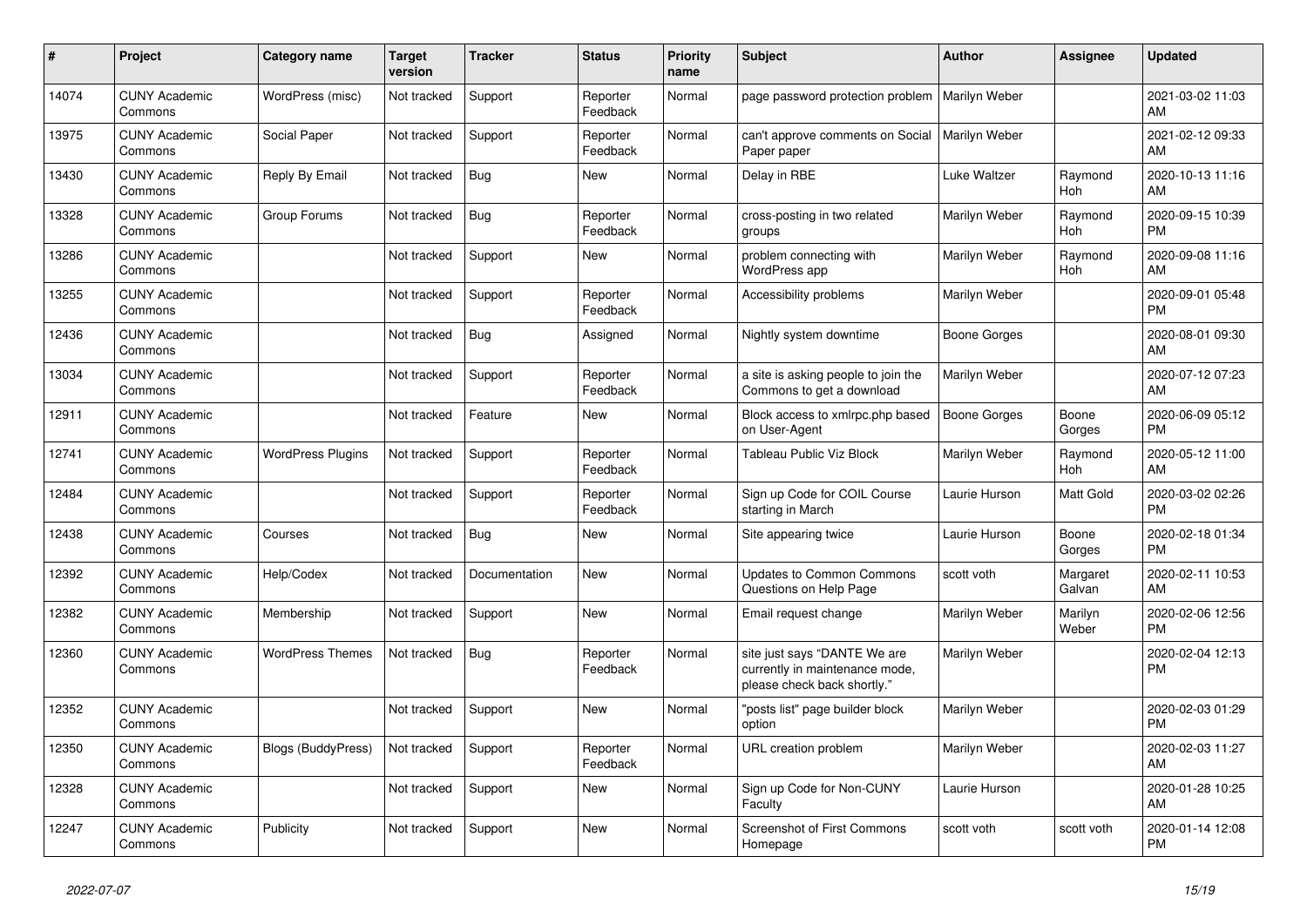| #     | Project                         | <b>Category name</b>     | <b>Target</b><br>version | <b>Tracker</b> | <b>Status</b>        | <b>Priority</b><br>name | <b>Subject</b>                                                                       | Author              | <b>Assignee</b>    | <b>Updated</b>                |
|-------|---------------------------------|--------------------------|--------------------------|----------------|----------------------|-------------------------|--------------------------------------------------------------------------------------|---------------------|--------------------|-------------------------------|
| 12198 | <b>CUNY Academic</b><br>Commons |                          | Not tracked              | <b>Bug</b>     | Reporter<br>Feedback | Normal                  | Duplicate listing in My Sites                                                        | Tom Harbison        |                    | 2019-12-09 05:50<br><b>PM</b> |
| 12004 | <b>CUNY Academic</b><br>Commons |                          | Not tracked              | Support        | Reporter<br>Feedback | Normal                  | Notifications for spam blog<br>comments                                              | Gina Cherry         | Raymond<br>Hoh     | 2019-11-01 12:05<br><b>PM</b> |
| 11519 | <b>CUNY Academic</b><br>Commons |                          | Not tracked              | Support        | Assigned             | Normal                  | comment option not appearing                                                         | Marilyn Weber       |                    | 2019-09-24 10:28<br>AM        |
| 11517 | <b>CUNY Academic</b><br>Commons |                          | Not tracked              | Feature        | Assigned             | Normal                  | wp-accessibility plugin should not<br>strip 'target="_blank" by default              | <b>Boone Gorges</b> | Laurie Hurson      | 2019-09-24 09:57<br>AM        |
| 11883 | <b>CUNY Academic</b><br>Commons | Help/Codex               | Not tracked              | Support        | New                  | Normal                  | Need Embedding Help Page<br>Update (Tableau)                                         | Anthony Wheeler     | scott voth         | 2019-09-24 08:49<br>AM        |
| 11848 | <b>CUNY Academic</b><br>Commons |                          | Not tracked              | Support        | Hold                 | Normal                  | a Dean of Faculty wants to share a   Marilyn Weber<br>large file                     |                     |                    | 2019-09-24 08:44<br>AM        |
| 8666  | <b>CUNY Academic</b><br>Commons | Teaching                 | Not tracked              | Documentation  | Assigned             | Normal                  | Create Teaching on the Commons<br>Resource Page                                      | Matt Gold           | Laurie Hurson      | 2019-09-23 03:16<br><b>PM</b> |
| 11545 | <b>CUNY Academic</b><br>Commons | <b>WordPress Plugins</b> | Not tracked              | Support        | New                  | Normal                  | <b>Twitter searches in WordPress</b>                                                 | Gina Cherry         | <b>Matt Gold</b>   | 2019-09-23 01:03<br><b>PM</b> |
| 11879 | <b>CUNY Academic</b><br>Commons |                          | Not tracked              | <b>Bug</b>     | New                  | Normal                  | Hypothesis comments appearing<br>on multiple, different pdfs across<br>blogs         | Laurie Hurson       | Laurie Hurson      | 2019-09-19 02:39<br><b>PM</b> |
| 10273 | <b>CUNY Academic</b><br>Commons | Registration             | Not tracked              | Support        | Reporter<br>Feedback | Normal                  | users combining CF and campus<br>address                                             | Marilyn Weber       |                    | 2019-09-18 10:58<br>AM        |
| 11787 | <b>CUNY Academic</b><br>Commons |                          | Not tracked              | Support        | Reporter<br>Feedback | Normal                  | automated comments notifications<br>on ZenDesk                                       | Marilyn Weber       |                    | 2019-08-26 06:18<br><b>PM</b> |
| 11771 | <b>CUNY Academic</b><br>Commons |                          | Not tracked              | Support        | Reporter<br>Feedback | Normal                  | post displays in sections                                                            | Marilyn Weber       |                    | 2019-08-20 10:34<br>AM        |
| 11493 | <b>CUNY Academic</b><br>Commons | Domain Mapping           | Not tracked              | Support        | Reporter<br>Feedback | Normal                  | Domain Mapping Request - Talia<br>Schaffer                                           | scott voth          | Matt Gold          | 2019-08-06 08:39<br>AM        |
| 11624 | <b>CUNY Academic</b><br>Commons | WordPress (misc)         | Not tracked              | Support        | New                  | Normal                  | Change pages into posts or swap<br>database for a Commons site?                      | Stephen Klein       | Raymond<br>Hoh     | 2019-07-09 11:04<br>AM        |
| 11556 | <b>CUNY Academic</b><br>Commons | Courses                  | Not tracked              | <b>Bug</b>     | Reporter<br>Feedback | Normal                  | Instructor name given in course<br>listing                                           | Tom Harbison        |                    | 2019-06-25 04:12<br><b>PM</b> |
| 11509 | <b>CUNY Academic</b><br>Commons |                          | Not tracked              | Support        | Reporter<br>Feedback | Normal                  | deleted Page causing a Menu<br>problem?                                              | Marilyn Weber       |                    | 2019-06-04 09:54<br>AM        |
| 11415 | <b>CUNY Academic</b><br>Commons | <b>WordPress Plugins</b> | Not tracked              | Bug            | Reporter<br>Feedback | Normal                  | Blog Subscriptions in Jetpack                                                        | Laurie Hurson       |                    | 2019-05-14 10:34<br>AM        |
| 11393 | <b>CUNY Academic</b><br>Commons |                          | Not tracked              | Publicity      | New                  | Normal                  | After 1.15 release, ceate a hero<br>slide and post about adding a site<br>to a group | scott voth          | Patrick<br>Sweeney | 2019-05-14 10:32<br>AM        |
| 11386 | <b>CUNY Academic</b><br>Commons | WordPress - Media        | Not tracked              | Support        | Reporter<br>Feedback | Normal                  | disappearing images                                                                  | scott voth          | Boone<br>Gorges    | 2019-05-14 10:32<br>AM        |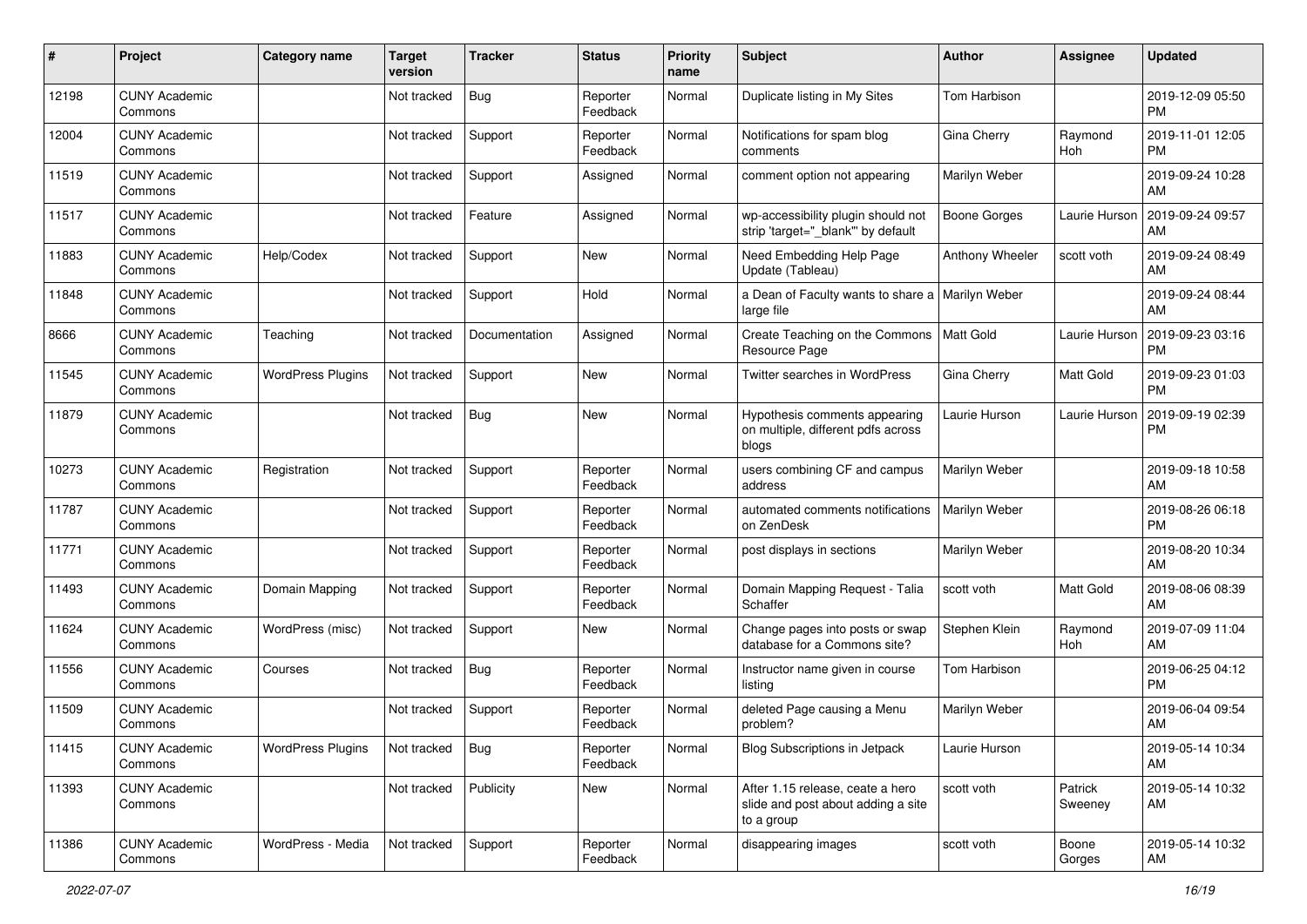| #     | Project                         | <b>Category name</b>       | <b>Target</b><br>version | <b>Tracker</b> | <b>Status</b>        | <b>Priority</b><br>name | <b>Subject</b>                                                                                                                               | Author                  | <b>Assignee</b> | <b>Updated</b>                |
|-------|---------------------------------|----------------------------|--------------------------|----------------|----------------------|-------------------------|----------------------------------------------------------------------------------------------------------------------------------------------|-------------------------|-----------------|-------------------------------|
| 11449 | <b>CUNY Academic</b><br>Commons | WordPress - Media          | Not tracked              | Support        | Reporter<br>Feedback | Normal                  | Cloning Media Library for JITP<br>from Staging to Production Site                                                                            | Patrick DeDauw          | Boone<br>Gorges | 2019-05-13 12:00<br><b>PM</b> |
| 11149 | <b>CUNY Academic</b><br>Commons |                            | Not tracked              | Support        | Reporter<br>Feedback | Normal                  | comments getting blocked                                                                                                                     | Marilyn Weber           | Raymond<br>Hoh  | 2019-03-26 11:40<br>AM        |
| 11120 | <b>CUNY Academic</b><br>Commons | <b>WordPress Plugins</b>   | Not tracked              | Bug            | Reporter<br>Feedback | Normal                  | Events Manager Events Not<br>Showing Up                                                                                                      | Mark Webb               |                 | 2019-02-27 04:10<br><b>PM</b> |
| 11077 | <b>CUNY Academic</b><br>Commons | Events                     | Not tracked              | Feature        | Reporter<br>Feedback | Normal                  | Show event category description<br>in event list view                                                                                        | Raffi<br>Khatchadourian |                 | 2019-02-12 10:38<br><b>PM</b> |
| 10982 | <b>CUNY Academic</b><br>Commons | Domain Mapping             | Not tracked              | Support        | Reporter<br>Feedback | Normal                  | <b>CNAME</b> question                                                                                                                        | scott voth              |                 | 2019-01-22 04:29<br><b>PM</b> |
| 10839 | <b>CUNY Academic</b><br>Commons | About page                 | Not tracked              | Support        | <b>New</b>           | Normal                  | <b>Mission Statement Needs</b><br>Revision                                                                                                   | scott voth              | Matt Gold       | 2018-12-26 10:58<br>AM        |
| 10794 | <b>CUNY Academic</b><br>Commons | Performance                | Not tracked              | Bug            | <b>New</b>           | Normal                  | Memcached connection<br>occasionally breaks                                                                                                  | Boone Gorges            | Boone<br>Gorges | 2018-12-06 03:30<br><b>PM</b> |
| 10769 | <b>CUNY Academic</b><br>Commons | <b>WordPress Themes</b>    | Not tracked              | Bug            | Reporter<br>Feedback | Normal                  | 2011 Theme Sidebar                                                                                                                           | Mark Webb               |                 | 2018-12-04 04:09<br><b>PM</b> |
| 10657 | <b>CUNY Academic</b><br>Commons |                            | Not tracked              | Support        | Reporter<br>Feedback | Normal                  | child theme problems                                                                                                                         | Marilyn Weber           |                 | 2018-11-08 01:19<br><b>PM</b> |
| 10262 | <b>CUNY Academic</b><br>Commons |                            | Not tracked              | Bug            | Reporter<br>Feedback | Normal                  | Newsletter Plugin: Broken Image<br>at Bottom of All Newsletters                                                                              | Mark Webb               | Raymond<br>Hoh  | 2018-08-30 05:17<br><b>PM</b> |
| 9979  | <b>CUNY Academic</b><br>Commons | <b>Email Notifications</b> | Not tracked              | <b>Bug</b>     | Reporter<br>Feedback | Normal                  | Reports of slow email activation<br>emails                                                                                                   | <b>Matt Gold</b>        | Boone<br>Gorges | 2018-08-29 09:40<br><b>PM</b> |
| 10040 | <b>CUNY Academic</b><br>Commons | WordPress (misc)           | Not tracked              | <b>Bug</b>     | Reporter<br>Feedback | Normal                  | User doesn't see full list of themes                                                                                                         | <b>Matt Gold</b>        | Boone<br>Gorges | 2018-07-25 10:12<br>AM        |
| 9941  | <b>CUNY Academic</b><br>Commons | Wiki                       | Not tracked              | Support        | Assigned             | Normal                  | Wiki functionality                                                                                                                           | <b>Matt Gold</b>        | Boone<br>Gorges | 2018-06-26 10:57<br>AM        |
| 9515  | <b>CUNY Academic</b><br>Commons | <b>WordPress Plugins</b>   | Not tracked              | Bug            | Reporter<br>Feedback | Normal                  | Text to Speech plugin - "More<br>Slowly" checkbox not working                                                                                | scott voth              | Boone<br>Gorges | 2018-06-13 02:26<br><b>PM</b> |
| 9908  | <b>CUNY Academic</b><br>Commons |                            | Not tracked              | Feature        | <b>New</b>           | Normal                  | Is it possible to send email<br>updates to users (or an email<br>address not on the list) for only a<br>single page AFTER being<br>prompted? | <b>Michael Shields</b>  | scott voth      | 2018-06-11 01:34<br><b>PM</b> |
| 9729  | <b>CUNY Academic</b><br>Commons | <b>SEO</b>                 | Not tracked              | Support        | New                  | Normal                  | 503 Errors showing on<br>newlaborforum.cuny.edu                                                                                              | Diane Krauthamer        | Raymond<br>Hoh  | 2018-05-22 04:48<br><b>PM</b> |
| 8607  | <b>CUNY Academic</b><br>Commons |                            | Not tracked              | Support        | <b>New</b>           | Normal                  | Paypal?                                                                                                                                      | Marilyn Weber           | Matt Gold       | 2018-05-15 01:37<br><b>PM</b> |
| 9643  | <b>CUNY Academic</b><br>Commons | Publicity                  | Not tracked              | Feature        | <b>New</b>           | Normal                  | Create a page on the Commons<br>for logos etc.                                                                                               | Stephen Real            | Stephen Real    | 2018-04-24 10:53<br>AM        |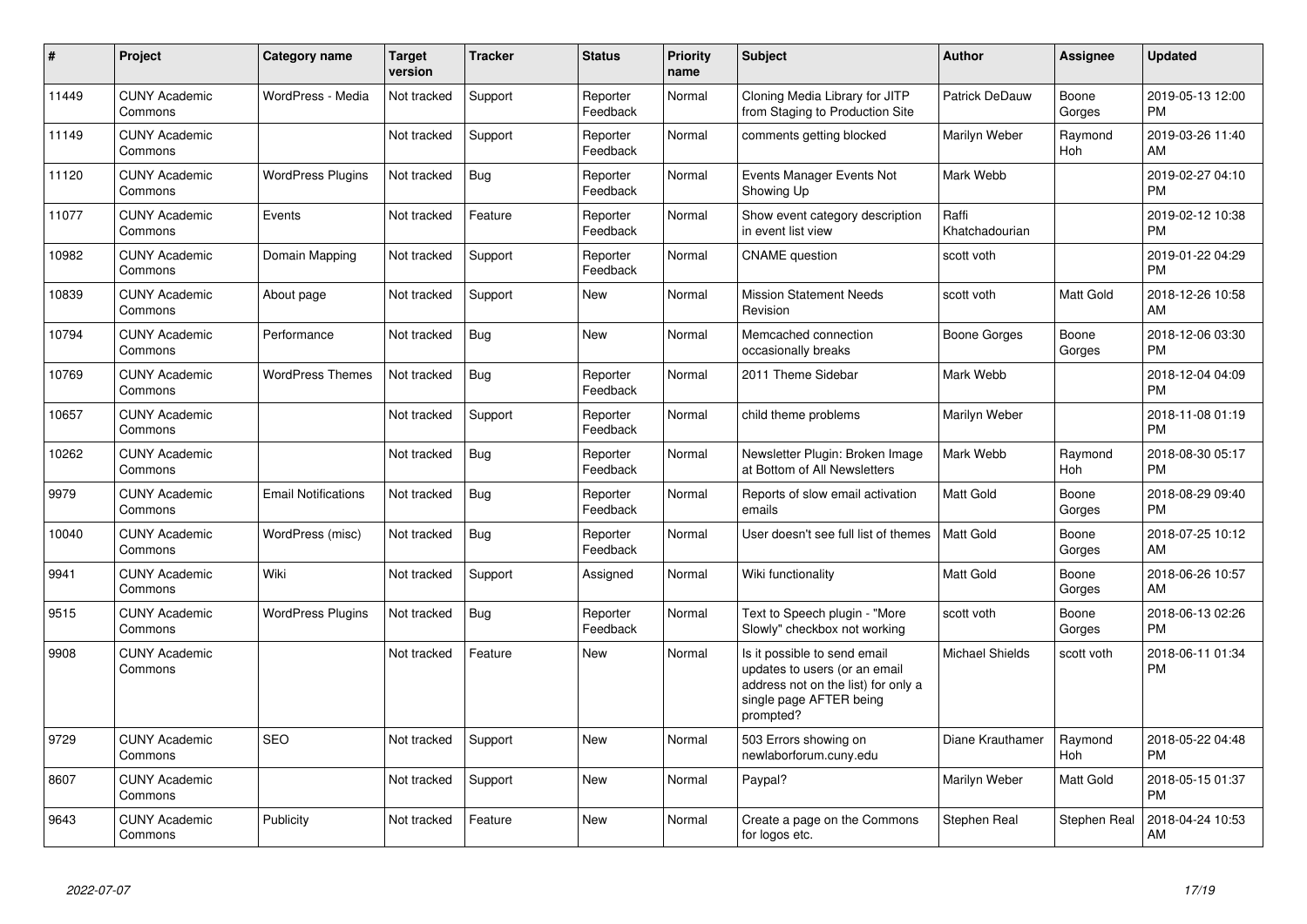| $\#$ | Project                         | <b>Category name</b> | <b>Target</b><br>version | <b>Tracker</b> | <b>Status</b> | <b>Priority</b><br>name | <b>Subject</b>                                                                        | <b>Author</b>           | <b>Assignee</b>     | <b>Updated</b>                |
|------|---------------------------------|----------------------|--------------------------|----------------|---------------|-------------------------|---------------------------------------------------------------------------------------|-------------------------|---------------------|-------------------------------|
| 9420 | <b>CUNY Academic</b><br>Commons | cuny.is              | Not tracked              | Feature        | <b>New</b>    | Normal                  | Request for http://cuny.is/streams                                                    | Raffi<br>Khatchadourian | Marilyn<br>Weber    | 2018-04-02 10:08<br>AM        |
| 9346 | <b>CUNY Academic</b><br>Commons | WordPress (misc)     | Not tracked              | Bug            | New           | Normal                  | Clone cetls.bmcc.cuny.edu for<br>development                                          | Owen Roberts            | Raymond<br>Hoh      | 2018-03-06 05:35<br><b>PM</b> |
| 8991 | <b>CUNY Academic</b><br>Commons | Reply By Email       | Not tracked              | <b>Bug</b>     | Hold          | Normal                  | RBE duplicate email message<br>issue                                                  | Matt Gold               | Raymond<br>Hoh      | 2018-02-18 08:53<br><b>PM</b> |
| 9060 | <b>CUNY Academic</b><br>Commons | Commons In A Box     | Not tracked              | <b>Bug</b>     | Hold          | Normal                  | Problems with CBox image library<br>upload                                            | Lisa Rhody              | Raymond<br>Hoh      | 2018-01-10 03:26<br><b>PM</b> |
| 9015 | <b>CUNY Academic</b><br>Commons | Groups (misc)        | Not tracked              | Outreach       | Assigned      | Normal                  | Email group admins the email<br>addresses of their groups                             | <b>Matt Gold</b>        | Matt Gold           | 2018-01-02 09:54<br>AM        |
| 8976 | <b>CUNY Academic</b><br>Commons | Reply By Email       | Not tracked              | Feature        | Assigned      | Normal                  | Package RBE new topics posting?                                                       | <b>Matt Gold</b>        | Raymond<br>Hoh      | 2017-12-04 02:34<br><b>PM</b> |
| 8898 | <b>CUNY Academic</b><br>Commons | Social Paper         | Not tracked              | Feature        | Assigned      | Normal                  | Usage data on docs and social<br>paper                                                | <b>Matt Gold</b>        | Matt Gold           | 2017-11-16 11:32<br>AM        |
| 8837 | <b>CUNY Academic</b><br>Commons |                      | Not tracked              | Feature        | Assigned      | Normal                  | Create a form to request info from<br>people requesting premium<br>themes and plugins | <b>Matt Gold</b>        | Marilyn<br>Weber    | 2017-11-14 03:35<br><b>PM</b> |
| 8902 | <b>CUNY Academic</b><br>Commons | Design               | Not tracked              | Feature        | Assigned      | Normal                  | Report back on research on<br><b>BuddyPress themes</b>                                | <b>Matt Gold</b>        | Michael Smith       | 2017-11-10 12:31<br><b>PM</b> |
| 8440 | <b>CUNY Academic</b><br>Commons | Onboarding           | Not tracked              | Bug            | New           | Normal                  | <b>Create Test Email Accounts for</b><br><b>Onboarding Project</b>                    | Stephen Real            | Stephen Real        | 2017-08-01 09:49<br><b>PM</b> |
| 7828 | <b>CUNY Academic</b><br>Commons |                      | Not tracked              | Feature        | Assigned      | Normal                  | Theme Assessment 2017                                                                 | Margaret Galvan         | Margaret<br>Galvan  | 2017-05-02 10:41<br><b>PM</b> |
| 7928 | <b>CUNY Academic</b><br>Commons | Group Forums         | Not tracked              | <b>Bug</b>     | <b>New</b>    | Normal                  | Duplicate Forum post                                                                  | Luke Waltzer            | Raymond<br>Hoh      | 2017-04-11 09:27<br><b>PM</b> |
| 6995 | <b>CUNY Academic</b><br>Commons | Home Page            | Not tracked              | Bug            | Assigned      | Normal                  | member filter on homepage not<br>working                                              | Matt Gold               | Raymond<br>Hoh      | 2016-12-11 09:46<br><b>PM</b> |
| 6665 | <b>CUNY Academic</b><br>Commons |                      | Not tracked              | Publicity      | New           | Normal                  | Dead Link in 1.10 announcement<br>post                                                | Paige Dupont            | Stephen Real        | 2016-12-01 03:11<br><b>PM</b> |
| 6671 | <b>CUNY Academic</b><br>Commons | Reply By Email       | Not tracked              | <b>Bug</b>     | Assigned      | Normal                  | "Post too often" RBE error<br>message                                                 | Matt Gold               | Raymond<br>Hoh      | 2016-11-11 09:55<br>AM        |
| 6298 | <b>CUNY Academic</b><br>Commons | User Experience      | Not tracked              | Design/UX      | Assigned      | Normal                  | Examine data from survey                                                              | Matt Gold               | Margaret<br>Galvan  | 2016-10-14 12:16<br><b>PM</b> |
| 6115 | <b>CUNY Academic</b><br>Commons | Publicity            | Not tracked              | Feature        | Assigned      | Normal                  | create digital signage for GC                                                         | Matt Gold               | scott voth          | 2016-10-11 10:09<br><b>PM</b> |
| 5679 | <b>CUNY Academic</b><br>Commons | Analytics            | Not tracked              | Feature        | New           | Normal                  | Logged In Users for GA                                                                | Valerie Townsend        | Valerie<br>Townsend | 2016-06-11 09:49<br>AM        |
| 3657 | <b>CUNY Academic</b><br>Commons | WordPress (misc)     | Not tracked              | Feature        | <b>New</b>    | Normal                  | Create alert for GC email<br>addresses                                                | Matt Gold               | Matt Gold           | 2016-04-14 11:29<br>PM        |